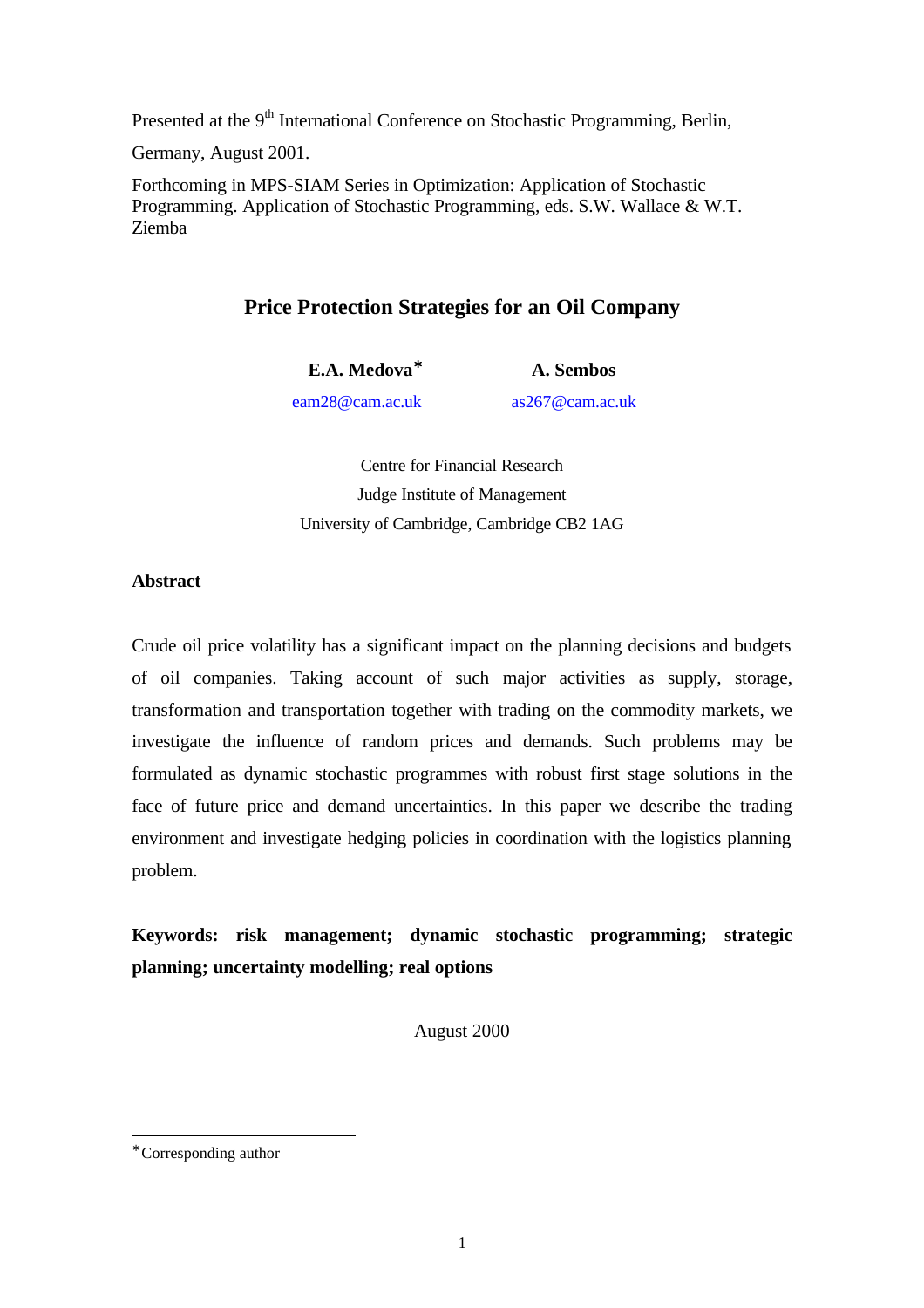### **1. Introduction**

In this paper we attempt to link the results of our research into logistics planning for a consortium of oil companies with uncertain demands and prices, which has recently been carried out in a European Community ESPRIT project<sup>1</sup> [3, 4, 5], with our current work on risk management and real options evaluation. Logistics planning deals with supply, transformation, storage and transportation activities in a complex network structure over various planning horizons (strategic decisions for the long term and tactical for the medium term). As a feasible solution to such problems is seldom achieved initially, it is common practice in industry to search for a solution by minimizing the cost of infeasibilities and correspondingly adjusting constraints [9]. When internal resources of companies are exhausted (or in surplus) excess demand (or supply) may be handled externally by buying (or selling) the required products in the spot commodity markets.

In the course of our the ESPRIT project we observed the importance of trading activities and proposed elimination of infeasibilities through trading. This problem has been formulated as a dynamic stochastic programme with additional variables representing the trading activities and leads to robust first stage solutions in the presence of future price and demand uncertainties [3].

The volatility of crude oil prices has a significant impact on the planning decisions and budgets of oil companies. It is common for producing companies to develop some sort of financial plan called a *hedging program* just to insure that the company is protected against a collapse in crude oil prices. Here we propose to integrate such financial planning with logistics planning. We illustrate the importance of this integration with the example of the Metallgesellschaft (MGRM) financial collapse. This spectacular loss of nearly 1.9 billion dollars is usually presented as an example of a derivatives program gone wrong and is studied by risk managers [1, 7, 8, 11]. It is still debatable whether it was 'unhedgeable risks, poor hedging strategy, or just bad luck' [8] or was it simply speculation on the derivative markets? To answer this question we look at the Metallgesellschaft case as a stochastic optimization problem. Analysis of the MGRM case points to where the deficiencies in hedging occurred and leads to the formulation of an integrated logistics and financial planning problem.

 1 HChLOUSO: Hydrocarbon and Chemical Logistics under Uncertainty via Stochastic Optimization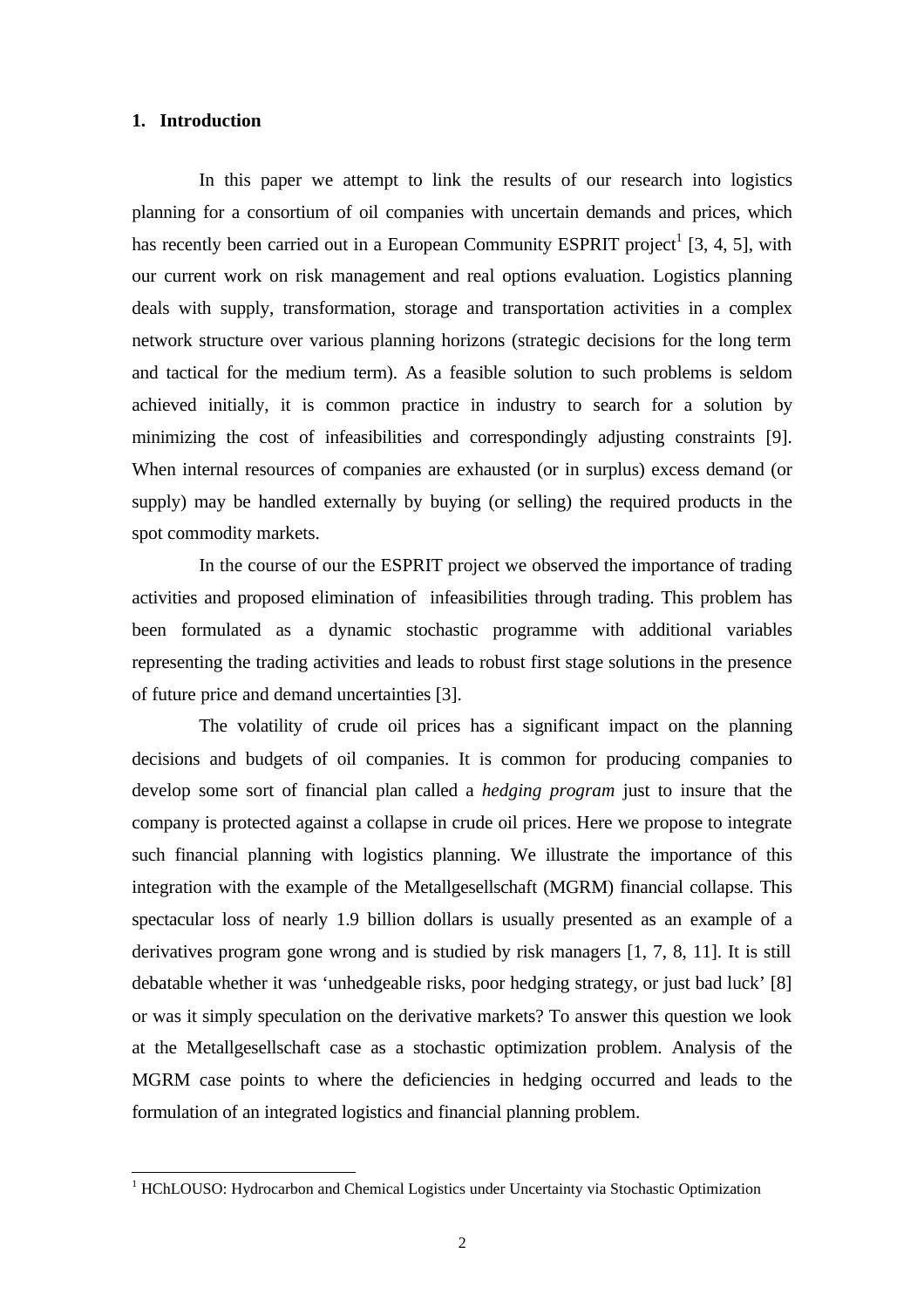A brief description of oil commodity markets and traded instruments is given in Section 2 of the paper, where the volatilities of oil price products are illustrated graphically. The case of Metallgesellschaft is analysed in detail in Section 3. A general stochastic programming framework which allows integration of logistics and financial decisions is proposed in Section 4. We conclude with some general remarks on the advantages and drawbacks of stochastic programming models in the area of corporate risk management, real options and strategic logistics planning.

### **2. Volatility of oil markets**

As oil prices play a significant role in the planning decisions of oil companies, it is worth examining their behaviour throughout the years. Until the late 1960s, the price of oil – crude oil and petroleum products – was relatively stable and most oil companies were entering into long-term agreements with the oil producing countries in order to satisfy their needs. However, the formation of OPEC (Organisation of Petroleum Exporting Countries) in the 1960s marked a new era for oil prices. OPEC countries now produce around 40% of the world's crude oil and their oil exports represent about 60% of the oil traded internationally. By controlling supply OPEC have a great influence on oil prices and have a great impact on the oil industry.

Figure 1 shows the price of crude oil from 1948 to 2000. The figure shows a steady increase in the crude oil price until 1973. Between 1973 and 1974, the oil price increased suddenly from \$2.90 to \$12.00 per barrel due to an oil embargo, resulting from changes in resource ownership. Between 1974 and 1978, oil prices continued to rise more gradually, but the Iranian crisis of 1978 and 1979 caused a sudden increase in price from \$12 to \$30 per barrel. The OPEC decision to increase production of crude oil in 1986 caused a sharp decline in oil price to the level of \$12. The Gulf War is also easily identified on this historical picture of crude oil prices and all these political and economic factors exposed companies to significant price risk. The present price of crude oil at over \$32.00 (25.8.00) exceeds the level of 1979 and has become a significant factor in current economic policy.

In this paper we will analyse the bear market of 1992-95 which was marked by the MGRM affair. The definition of *hedging* as a means of protection against losses is very generic and actually leads to a variety of different strategies for companies. It has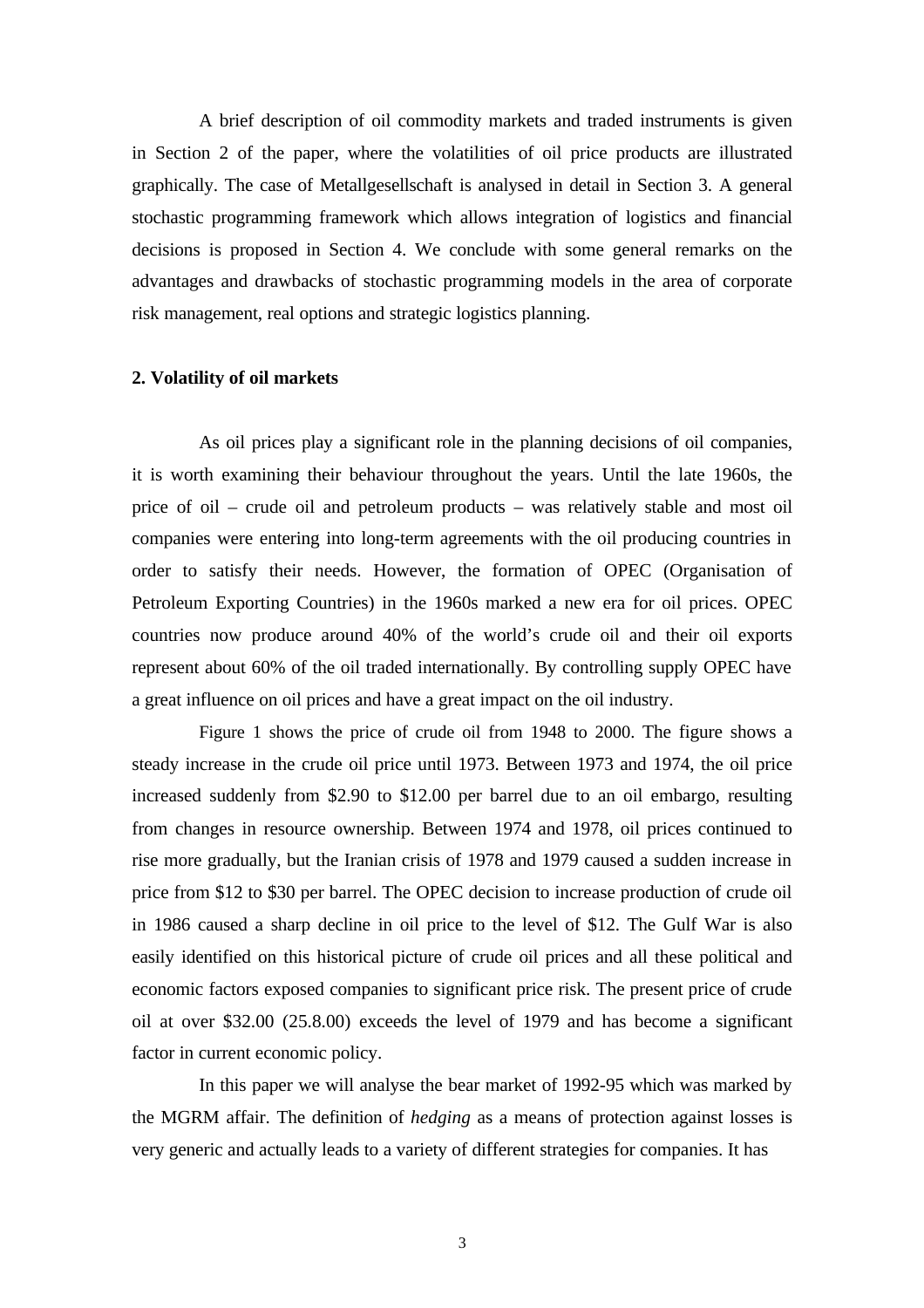

**Figure 1.** Spot price of crude oil

also led to the emergence of an oil derivatives market and a variety of hedging instruments – forwards, futures and options with different maturities. Nowadays oil futures are among the most actively traded futures in the world. Crude oil, heating oil #2, unleaded gasoline and natural gas are traded on the New York Mercantile Exchange (NYMEX) and Brent crude and gas oil are traded on London's International Petroleum Exchange (IPE). The data presented in Figures 2-4 (all traded on the NYMEX) shows 1 month, 2-month, …, 15-month crude oil futures from 1983 to 1999, heating oil #2 futures from 1978 to 1999, and unleaded gasoline futures from 1984 to 1999.The data is constructed from daily data by extracting all Fridays to obtain weekly data and estimating all missing data using linear interpolation.

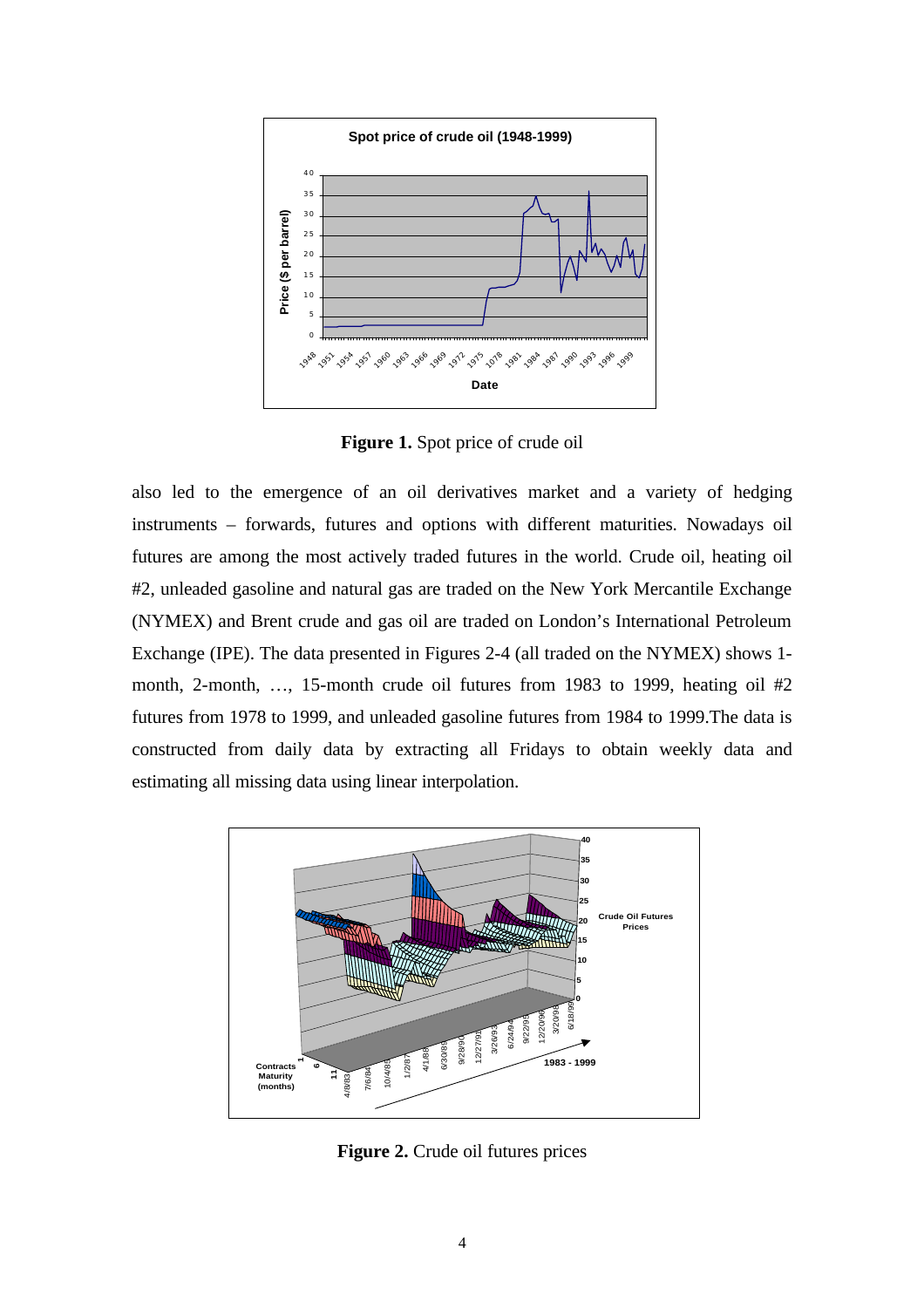

**Figure 3.** Heating oil #2 futures prices



**Figure 4.** Unleaded gas futures prices

The relations between spot and future prices define market conditions. The market is in *backwardation* when futures prices are below the spot price and in *contango* when futures prices are above the spot price. For commodities such as oil products which incur significant costs of physical storage over time normal market conditions lead to backwardation.

Oil companies usually enter forward supply contracts which commit them to supply final product volumes, such as heating oil and unleaded gas, to end-users at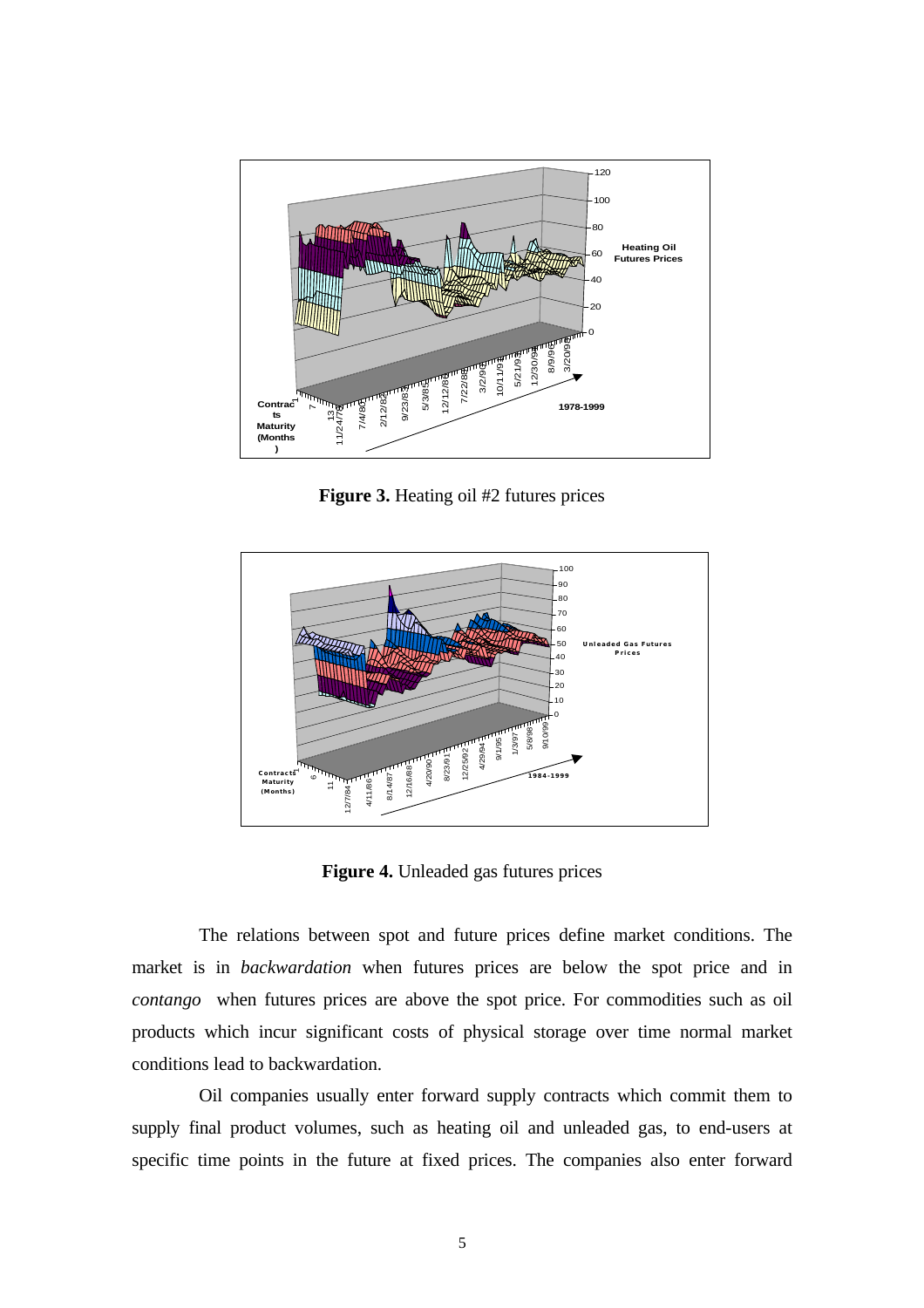contracts with their suppliers of crude oil, which commit them to buy crude oil at specific time points at fixed prices. If crude oil prices fall below the fixed price specified in a forward-supply contract, then the company finds itself in the unprofitable position of being contracted to buy crude oil at prices above spot prices. Similarly, if oil product prices rise above the fixed price specified in the contracts, then the company is in the position of having to sell its products at prices below spot prices at a loss of potential profit. Of course, when crude oil prices move appropriately the company may also find itself in a profitable position. In an ideal situation, one can achieve a so-called *perfect hedge* which completely eliminates the risk associated with a future commitment to deliver by taking an equal and opposite position in the futures market. However, this strategy implies the existence of futures contracts that exactly match the supply commitments. Depending on the maturities of forward contracts, the availability of matching futures and the creditworthiness of other derivative product alternatives varies. Even today, there is no oil futures contract with maturity greater than 36 months ahead (i.e. 3 years). Using merely long-term over-the-counter (OTC) -- i.e. tailor-made - - derivatives might expose the company to great credit risk -- setting aside the difficulty of `finding' an appropriate counterparty in the first place given the illiquidity of longterm OTC derivatives. In fact, choosing an appropriate hedging strategy to reduce price risk is a complex practical problem that needs careful consideration. It is important to examine the state of the futures markets when rebalancing any hedging portfolio and when deciding on the optimal *hedge ratio.* In the sequel we will consider situations when the market is either in *backwardation* or *contango* together with the effects of these states on the performance of the hedging strategy.

A recent RISK volume on crude oil hedging [] starts with the simple message: 'there is no consistent easy way to obtain speculative profits from trading in crude oil financial markets'. The same could be said regarding the consistent success of an oil company's strategies as an energy purchaser, energy transformer or energy producer. Existing complex strategies of large oil companies transform the company's complete dependence on spot oil prices into a variety of exposures to forward, futures and option markets. The case of Mettallgeselschaft is one of such attempt which we next formulate as a stochastic optimization model.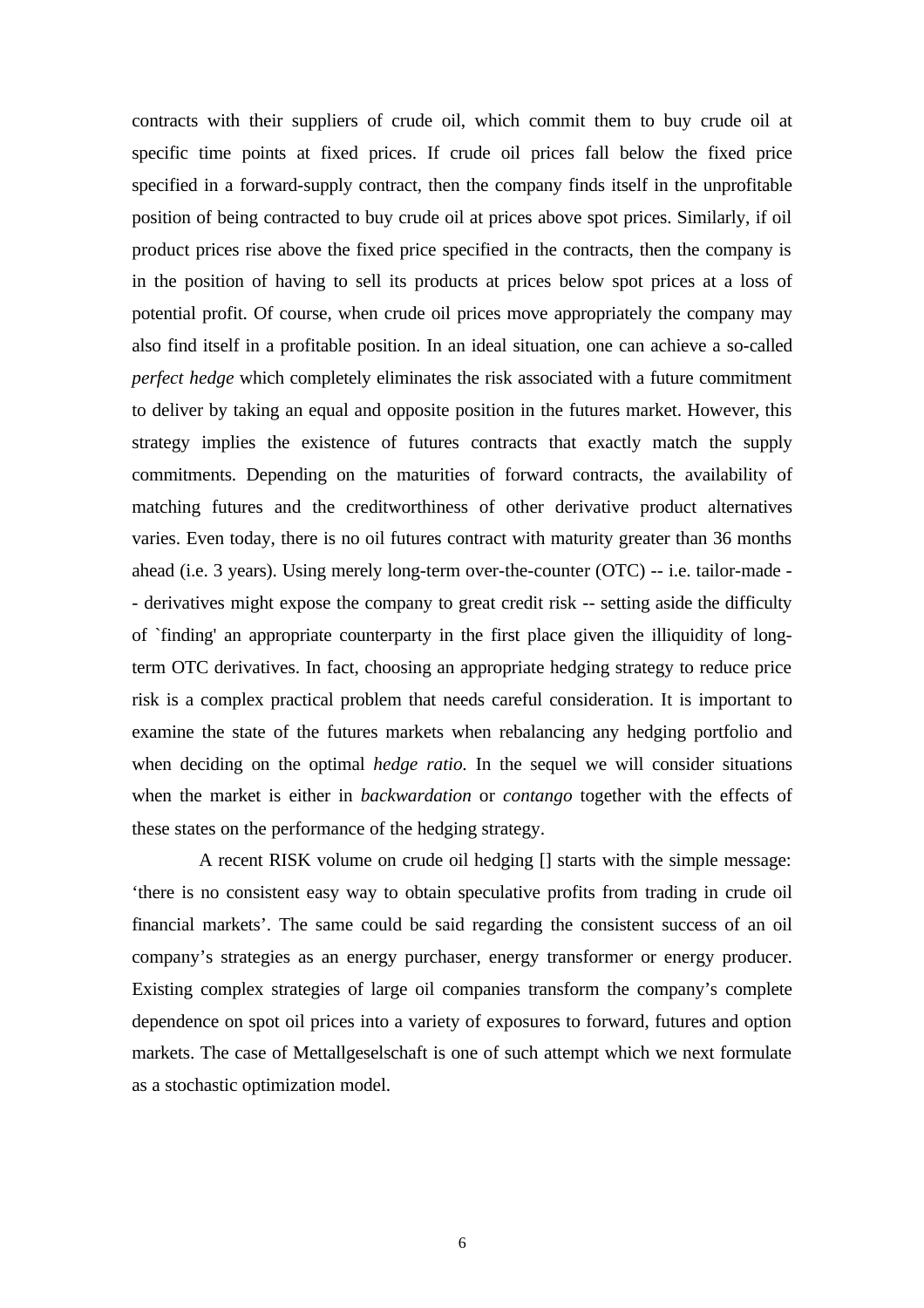#### **2. The case of Metallgesellschaft**

In 1993-1994, MG Corporation (the US subsidiary of Metallgesellschaft A G) lost on its positions in energy futures and swaps over \$1.9 billion when prices for crude oil, heating oil and gasoline fell sharply. Some reports characterized MGRM's oil trading activities as 'a game of roulette', but another view is that its derivatives activities were in fact part of complex strategy **--** a fully-integrated oil business in the United States. MGRM's efforts to develop a fully-integrated oil business in the United States are witnessed by the following facts:

- Long-term customer relationships based on forward-supply contracts: approximately 160 million barrels of gasoline and heating oil over 10 years at fixed prices -- \$3 or \$5 a barrel higher than spot prices with a 'cash-out' option for counterparties.
- MGRM acquired a 49% interest in Castle Energy, a US oil exploration company which then became an oil refiner.
- In order to assure a supply of energy products it purchased Castle's entire output of refined products (about 126,000 barrels a day) at guaranteed margins for up to ten years into the future.
- MGRM set out to develop an infrastructure to support the storage and transportation of various oil products.

As the financial part of their overall strategy, MGRM decided to maintain a *one-to-one hedge*, which means that MGRM's total derivatives position was equal to its forward-supply commitments, i.e. 160 million barrels. The hedging portfolio consisted of short-dated energy futures -- one-month or two-month futures contracts with underlying products being WTI crude oil, heating oil and gasoline, traded on the NYMEX -- and three-month OTC swaps, in the proportions 33% and 66% respectively.

Given their long-term forward supply commitments and their hedging portfolio of short-term derivatives, MGRM followed a *stack and roll* strategy. More particularly, four days before expiration, MGRM would close out its positions in the near-month futures and buy new futures contracts. On each settlement date, the total position in futures and swaps was reduced by the amount of product delivered to end-users during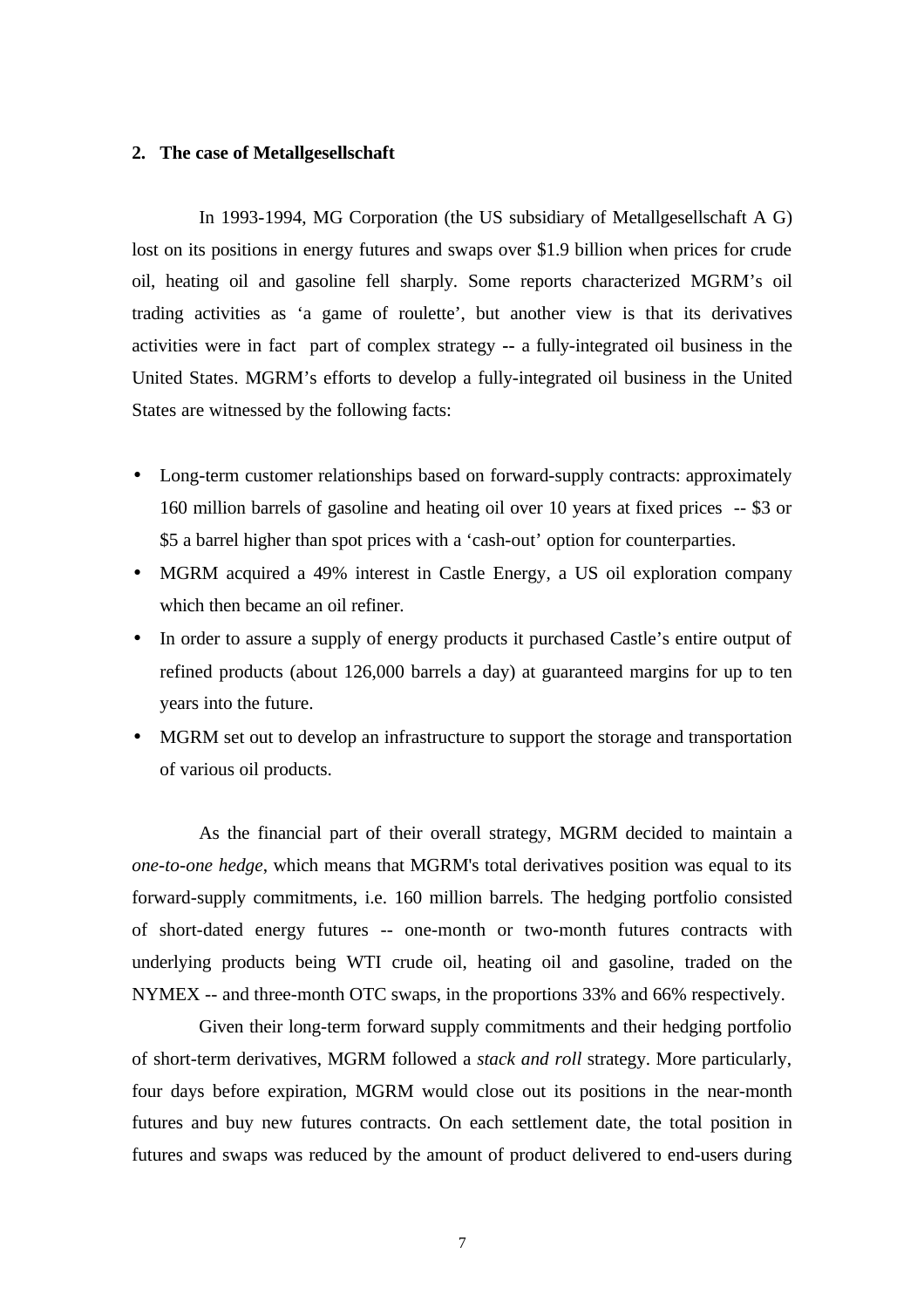that period as part of the forward-supply agreements, maintaining always a one-to-one hedge.

At the end of 1993, MGRM reported large losses on its positions in futures and swaps. As a result of a fall in oil prices, margin calls on its futures positions and losses on the rollover costs of maturing futures and swap positions were incurred. Unfortunately for MGRM the oil futures market was in contango for most of 1993, which meant much larger costs than normal when it rolled its derivatives positions forward. Mathematical formulation of MGRM's hedging strategy clarifies the pitfalls encountered.

### **3.1 Mathematical formulation of MGRM's strategy**

# **Sets**

 $P = \{$  products $\} = \{$  crude oil, heating oil, gasoline $\}$  $D = \{$ derivatives $\}$  = {monthly futures, OTC swaps}  $D^h$  = {*d*∈*D*: *d* is used to hedge exposure to heating oil prices}  $D^g = \{d \in D: d \text{ is used to hedge exposure to unleaded gasoline prices}\}$  $F = \{$  monthly futures  $\}$  $S = \{$  OTC swaps $\}$ 

# $T = \{time \, periods\}$

# **Parameters**

,  $p_{p,t}^c$ : cash *inflow* upon selling a unit of product *p* in period *t* (set in the forward-supply agreements).

 $f_{d,t}$ : *price* of derivative contract *d* in period *t*. We assume that this is the random price of derivative *d* when it is *purchased* by MGRM.

 $\textit{spot}_{d,t}$ : *spot price* of the underlying product of derivative *d* in period *t*. We assume that this is the price of derivative *d* when it is *sold* by MGRM.

*demand*  $_{p,t}$ : fixed *demand* for product  $p$  in period  $t$  (in fact, the volume of the supply commitment for time period *t*).

*maturity<sub>d</sub>*: the *maturity* of derivative *d*.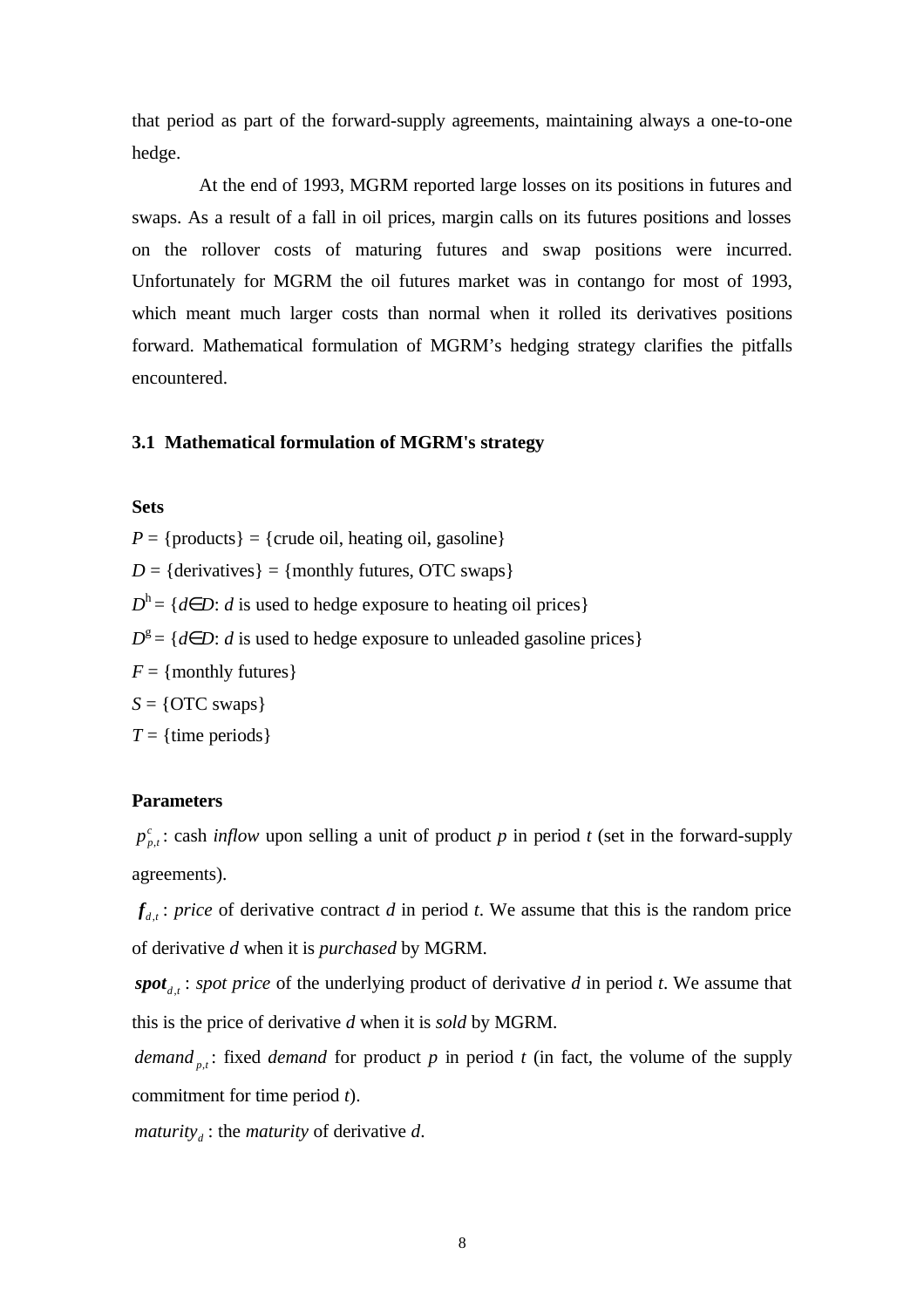# **Variables**

*V*<sup>+</sup>:= {*V*<sub>*d*</sub>,*t i* ∈ *D*, *t* ∈ *T*}, where *V*<sub>*d*</sub>, is the *volume* of derivative *d purchased* during time period *t* – (*purchasing*).

*V* := { $V_{d,s,t}$ : *d*∈*D*, *s*,*t* ∈ *T*, *s*≤*t*}, where  $V_{d,s,t}$  is the *volume* of derivative *d* purchased during time period *s* and *held* during time period *t* -- (*holding*).

 $V^- := \{V^-_{d,s,t} \, d \in D, \, s,t \, \hat{I} \, T, \, s \leq t\}$ , where  $V^-_{d,s,t}$  is the *volume* of derivative *d* purchased in period *s* and sold in period *t* -- (*selling*).

#### **Objective function**

The objective of MGRM obviously was to maximize its profit over the 10 years. MGRM's *operating revenue* was given by its income from the fixed-supply contracts. However, the cost/profit inherent in its hedging strategy needs to be taken into account in deriving profit over the (actual 10 year) planning period. Thus the objective is to maximize

*Expected Profit* 

 $_{t}$ <sup> $\sim$ *acmana*<sub>p</sub> $_{t}$ </sup> *c*  $p_{t}$ <sup> $\sim$  *dentifiem* $p_{t}$ </sup>  $t \in T$   $p \in P$  $p_{n}^{c}$   $\times$  *demand*  $=\sum_{t\in T}\sum_{p\in P}p_{p,t}^c\times$ 

 $-$  E  $\sum_{i}$   $\sum_{d}$   $f_{d,t}$   $\times$   $V_{d,t}^{+}$  $t \in T$   $d \in D$  $V_d^+$  $\sum_{t\in T}\sum_{d\in D}f_{d,t}$   $\times$ 

total outflow upon purchasing derivatives *d* in period *t*

 $t \wedge^{\mathbf{v}} d_{\mathbf{v}}$ 1 *t*  $d, t \sim \mathbf{v} d, s, t$  $t \in T$   $s=1$   $d \in D$  $spot_{d,t} \times V_{d}^{-}$  $+\sum_{t\in T}\sum_{s=1}\sum_{d\in D}spot_{d,t} \times$ 

.

total inflow upon selling in period *t* derivatives *d* bought in period *s£ t*

Here boldface denotes random entities and E(⋅) denotes expectation.

total inflow from forward supply contracts (assuming interest is zero)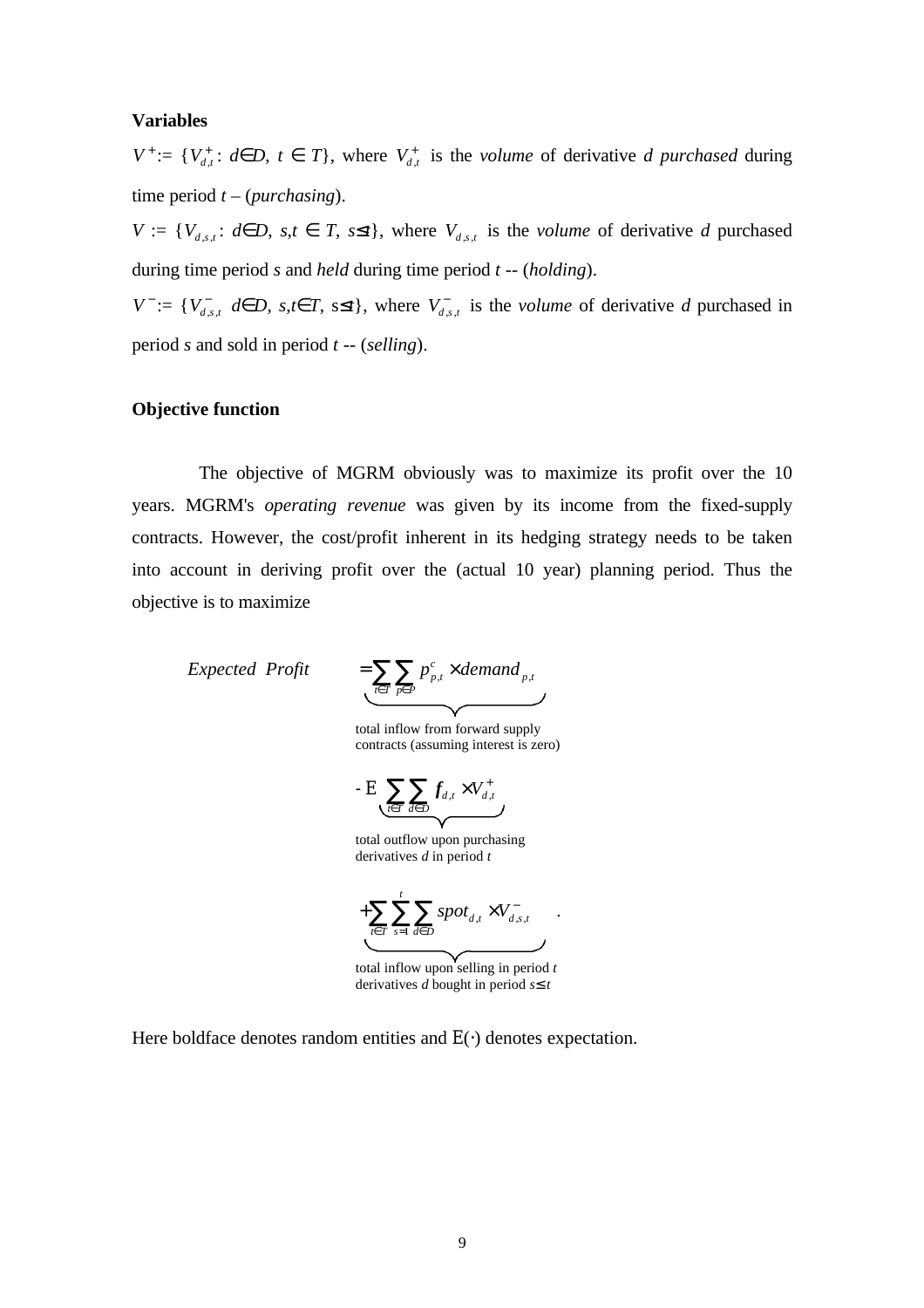#### **Constraints**

*One-to-one hedge*. MGRM's total derivatives position was at all times equal to its forward-supply commitments:



*Rollover*. All positions in must be closed out just before expiration. This is because MGRM used futures only for hedging purposes and was never delivered the underlying product:

$$
\sum_{t=s}^{s+\text{matrix}(d)} V_{d,s,t}^- = \underbrace{V_{d,s}^+}_{\text{volume of futures } d} \qquad \forall d, t \in D \times T.
$$
\n
$$
\sum_{\text{volume of futures } d} \qquad \text{volume of futures } d
$$
\n
$$
\text{purchased in period } s \text{ and } \qquad \text{purchased in period } s
$$

sold just before maturity

*Derivatives purchase inventory balance*. The derivatives bought must be added to the hedgingportfolio:

$$
V_{d,t,t} = V_{d,t}^+ \qquad \forall d,t \in D \times T .
$$

*Derivatives sale inventory balance*. The derivatives sold must be removed from the hedging portfolio:

$$
V_{d,s,t} = V_{d,s,t-1} - V_{d,s,t}^- \qquad \forall d \in D, \quad \forall s,t \in T
$$

*Composition of the hedging portfolio*. As stated above, MGRM's position in futures and swaps accounted for 33% and 66% of the hedging portfolio respectively.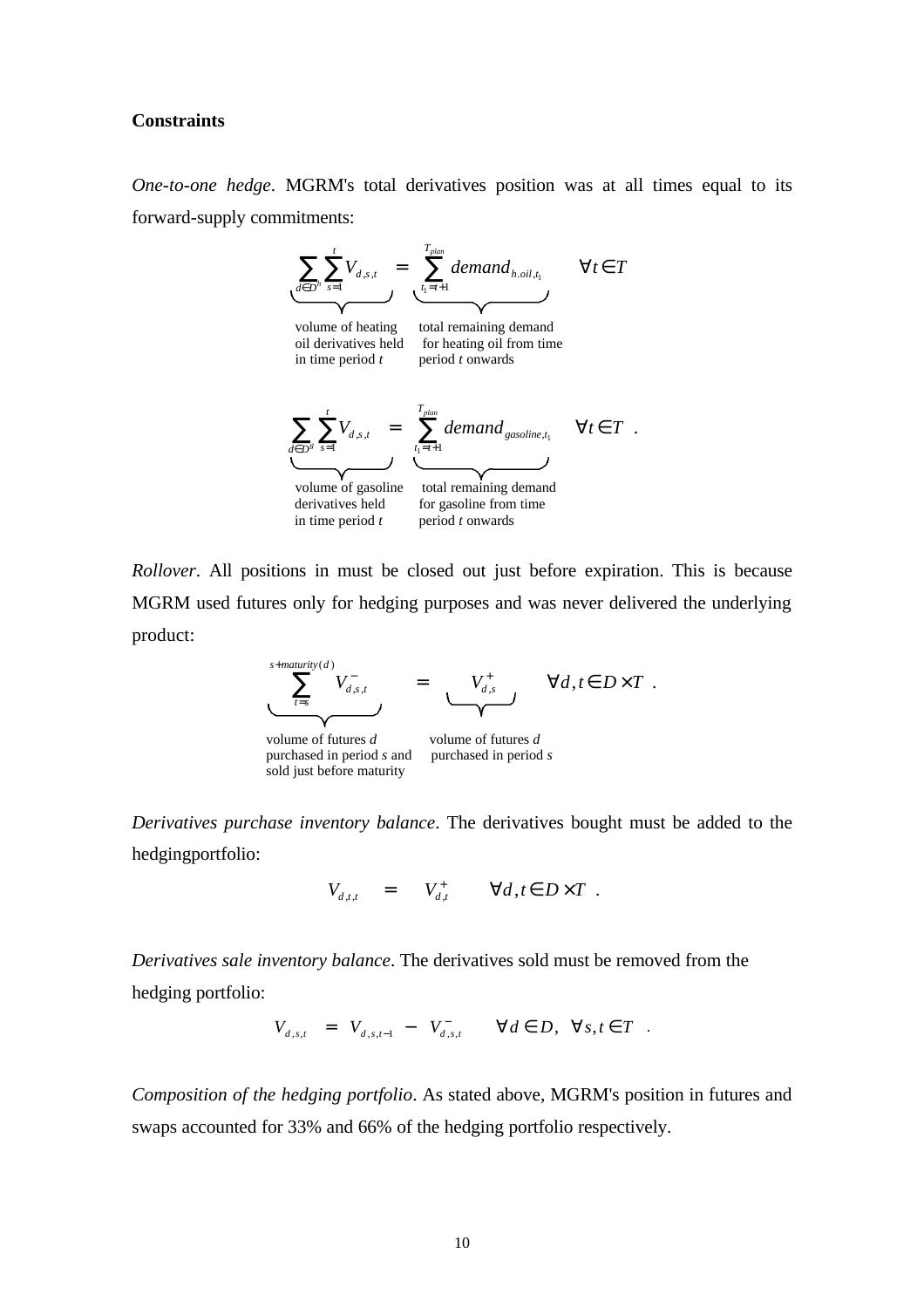

volume held in period *t* held in period *t*

#### **3.2 Criticism of MGRM's hedging strategy**

Above we have defined MGRM's strategy as a *dynamic stochastic programme*  [3,5]. A small deterministic example – i.e. one *possible* future scenario -- is presented here in order to illustrate the weaknesses of MGRM's hedging model. For simplicity we assume that MGRM's hedging portfolio consists of futures *only*. This simple example involves two usable products -- heating oil and gasoline (products 1 and 2) -- and six time periods, each of which corresponds to two months. The company enters forwardsupply contracts with its customers and, therefore, the demand for its products is `fixed' for the six periods. In particular, the demand for both heating oil and unleaded gas in periods 1, 2, 3 and 4 is equal to 0, but it is non-zero for time periods 5 and 6 ( *demand*<sub>1.5</sub> = 700000, *demand*<sub>1.6</sub> = 650000, *demand*<sub>2.5</sub> = 500000, *demand*<sub>2.6</sub> = 450000). The price specified in the fixed-supply contracts is close to the spot price of the products when the contracts are entered into. More particularly, the price of heating oil is set equal to 53 cents per gallon and the price of unleaded gas is set equal to 52 cents per gallon.

The hedging portfolio consists of two-month futures with underlying products heating oil and gasoline, which are rolled forward just before expiration (i.e. near the end of the second month). We assume that the price of the two-month futures contracts and the spot price of the corresponding underlying products take the values illustrated in Figure 5 and summarized in Table 1.



**Figure 5.** Spot price and two-month futures price for heating oil and unleaded gas.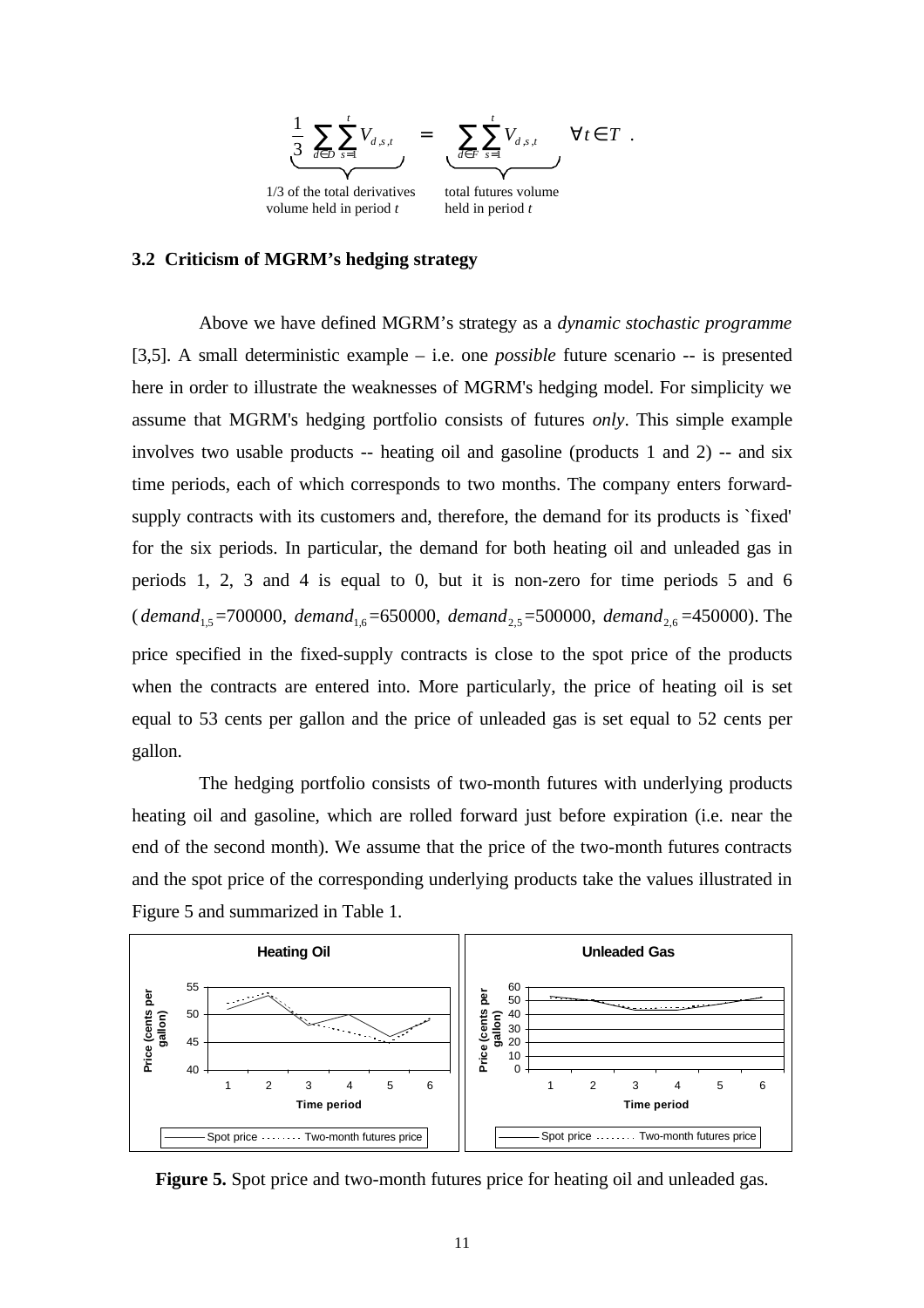Note that the market for heating oil is in *contango* for the first three periods and in the last period -- since the spot price of heating oil is less than the two-month heating oil futures price -- and in *backwardation* in periods 4 and 5. The market for unleaded gas is in backwardation in the first period and in contango in the remaining five periods. The *state* of the market will determine the scale of the *rollover costs*.

| Period | Heating Oil |                   | <b>Unleaded Gasoline</b> |                   |
|--------|-------------|-------------------|--------------------------|-------------------|
|        | Spot price  | Two-month futures | Spot price               | Two-month futures |
|        |             |                   |                          | 52.5              |
|        | 53          | 54                | 50                       | 50.5              |
|        |             | 48.5              |                          | 44.5              |
|        | 50          |                   | 43.5                     |                   |
|        |             |                   | 47.5                     |                   |
|        |             |                   | 52.5                     |                   |

**Table 1.** Spot prices and two-month futures prices (in US cents per gallon) for heating oil and unleaded gas.

The financial operations in each period corresponding to the implementation of MGRM's hedging strategy are summarized in Table 2. All decision variables not mentioned in the table have value equal to 0. It is easy to observe that the hedging portfolio hedges the forward-supply commitments *gallon-for-gallon* at all times. The volume of heating oil that the company is engaged to supply over the six time periods amounts to 1,350,000 gallons, 700,000 of which will be delivered in time period 5 and the remaining 650,000 gallons will be delivered in time period 6. Therefore, the heating oil futures held during the first 4 time periods correspond to 1,350,000 gallons, but in time period 5 the position is reduced by 700,000 gallons due to the supply of 700,000 gallons to customers. Finally, remaining positions in heating oil futures are closed out after satisfaction of the last heating oil contract. A similar situation holds for the position in unleaded gas futures.

Since forward-supply commitments are hedged with two-month -- one-period - - futures, the position in maturing contracts is closed at the end of each period and `new' two-month -- one-period -- futures are bought in order to maintain a one-to-one hedge. However, by selling maturing contracts at the *spot price* of the underlying product and by buying two-month futures at the *forward price* of the underlying, *rollover costs* / *benefits* are incurred. The scale of the rollover costs will be determined by the *state* of the market, that is, whether it is in contango or backwardation.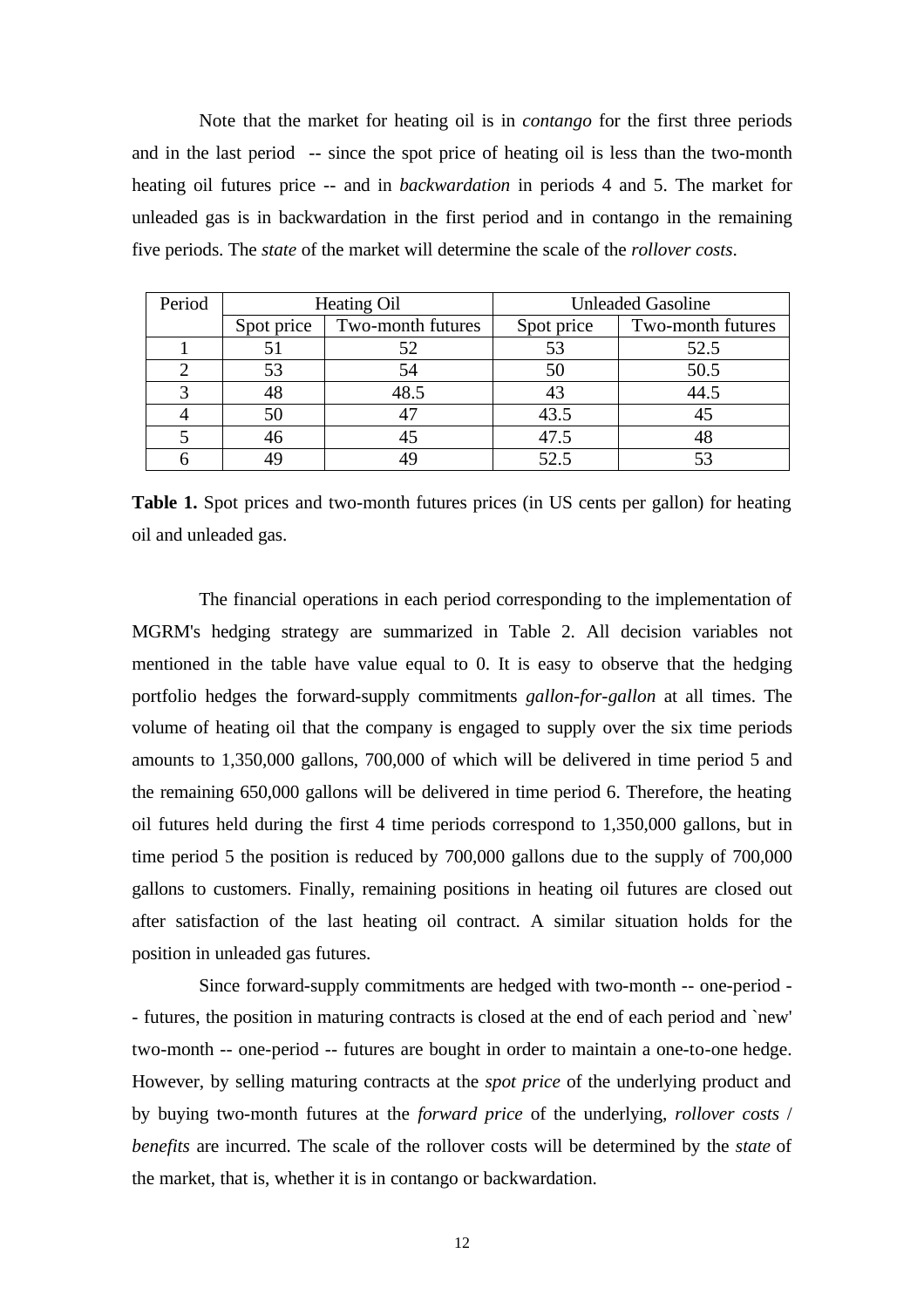| <b>Time Period</b> | Purchasing                     | Holding                 | Selling                           |
|--------------------|--------------------------------|-------------------------|-----------------------------------|
| 1                  | $V_{11}^{\dagger} = 1,350,000$ | $V_{1,1,1}$ = 1,350,000 |                                   |
|                    | $V_{21}^+$ =950,000            | $V_{211} = 950,000$     |                                   |
| 2                  | $V_{12}^{\dagger} = 1,350,000$ | $V_{122}$ =1,350,000    | $V_{1,1,2}^{\dagger} = 1,350,000$ |
|                    | $V_{22}^* = 950,000$           | $V_{2,2}$ = 950,000     | $V_{2,1,2}^{-}$ =950,000          |
| 3                  | $V_{13}^{\dagger}$ =1,350,000  | $V_{1,3,3}$ =1,350,000  | $V_{123} = 1,350,000$             |
|                    | $V_{23}^{\dagger} = 950,000$   | $V_{2,3,3} = 950,000$   | $V_{123}^-$ =950,000              |
| $\overline{4}$     | $V_{14}^{\dagger} = 1,350,000$ | $V_{1,4,4} = 1,350,000$ | $V_{1,3,4}^{-}$ = 1,350,000       |
|                    | $V_{2.4}^+$ =950,000           | $V_{2,4,4} = 950,000$   | $V_{2,34}^-$ = 950,000            |
| $\overline{5}$     | $V_{1.5}^{\dagger}$ = 650,000  | $V_{1.5.5}$ = 650,000   | $V_{1,4.5} = 1,350,000$           |
|                    | $V_{2.5}^{\dagger}$ =450,000   | $V_{2.55} = 450,000$    | $V_{2.4.5}^{-}$ =950,000          |
| 6                  |                                |                         | $V_{1,5,6}^-$ = 650,000           |
|                    |                                |                         | $V_{2.5.6}^{-}$ =450,000          |

**Table 2.** Value attached to decision variables

For our six-period example, the rollover costs are detailed in Figure 6. The figure shows that, apart from the cost of establishing the initial position in futures in time period 1, the outflows outweigh the inflows in the first three time periods. This is because in periods 2 and 3 the markets for heating oil and unleaded gas are in contango, so costs are incurred when rolling forward. In time periods 4 and 5, the market for heating oil is in backwardation and the benefit derived when rolling heating oil futures forward outweighs the cost of rolling gasoline futures forward. Moreover, in period 5 the position in futures is reduced, so that outflows are reduced further. However, due to the fall in the price of heating oil over the five periods, the cash inflow received in time period 5 is less than the outflow incurred in time period 1 when the initial position was established. Finally, in time period 6, all our remaining positions in futures are closed out.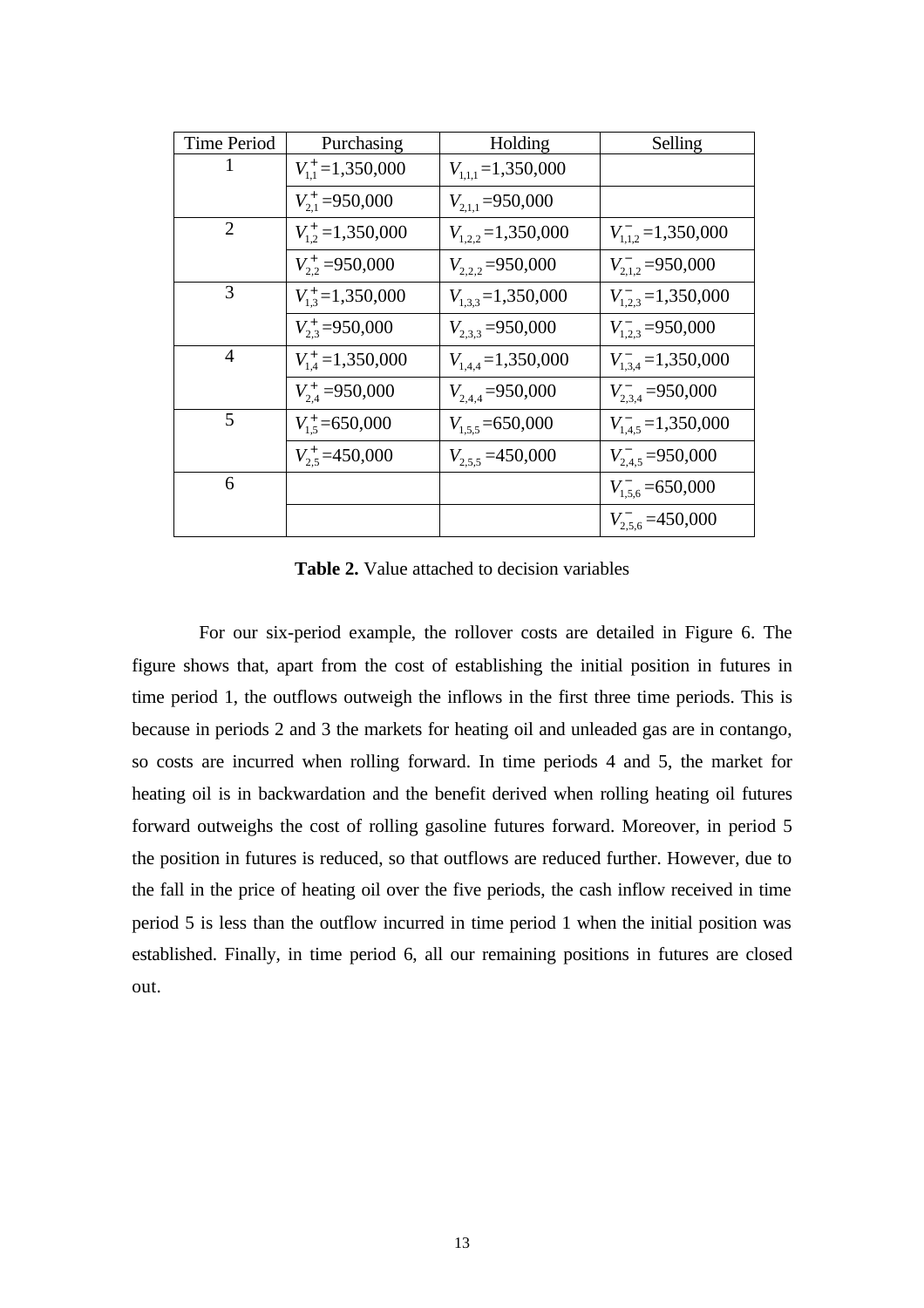

**Figure 6.** Cost of establishing the initial futures position and rollover costs.

It is immediately apparent that MGRM's hedging strategy is *not* at all *flexible*. It corresponds to a fixed algorithm specified by the constraints presented in Section 3.1. *Any* objective function would give us the *same* solution for eash price scenario, since there is just *one* feasible solution determined by each market state. No knowledge of hedging, market dynamics or the company's objectives is therefore needed -- the hedging policy is *at the mercy of realized market prices!*

Apart from being inflexible, MGRM's strategy is *not adjustable* to market conditions. Our small example shows the scale of *rollover costs* during the first three time periods when the market was in contango. In a real situation, *margin calls* due to futures position mark-to-market in a regime of falling prices should be taken into account as well. When MGRM's strategy was put into practice in 1993, the company's forward-supply commitments and the corresponding derivatives positions spanned a horizon of 10 years during which prices could move in any direction and the prevailing market state (i.e. market in contango or backwardation) could be reversed. As noted above although oil markets are usually in backwardation, there have been extended periods during which they were in contango. In fact, oil prices fell sharply during the end of 1993 and oil futures markets were in a contango price relationship for the whole of 1993. MGRM's non-adjustable hedging strategy turned out to be very costly, at least in the short-run. For this reason the rollover risk should be taken into account in designing a hedging strategy, which should be flexible enough to allow the minimization of rollover losses when the market is in contango.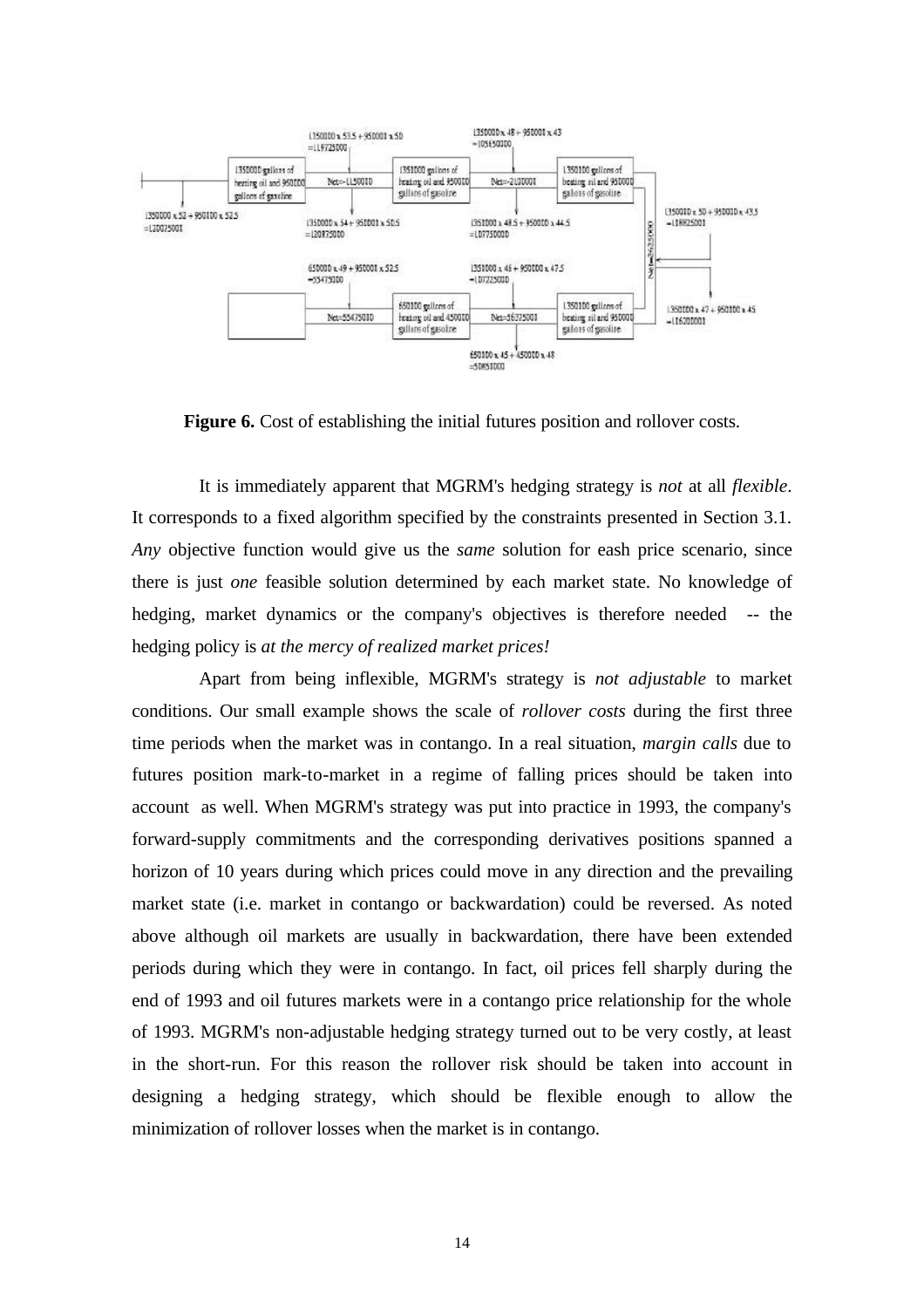Furthermore, the stacking strategy used by MGRM was characterized by *cash flow asymmetry* over time between futures outflows and inflows from forward-supply commitments. This is clear in our small example as well, where the long-term contracts produce cash inflow only during the last two periods. If we think of the delivery/hedging strategy *as a whole* and consider the total outflows from buying futures and rolling them forward together with the total inflows from the forwardsupply contracts during the six time periods, a profit of \$112,100,000 is made -ignoring operating costs. Similarly, if we consider MGRM's situation over the 10 years of contractual arrangements, then it would probably have broken even or made a profit. However, one has to think of the cash flow timing in the short-run as well, because cash flow asymmetry can lead to *funding risk*. In fact, funding risk proved very critical in the case of MGRM -- especially when the management decided to liquidate the hedge prematurely.

Finally, another risk associated with MGRM's strategy is *credit risk*. The futures contracts could be considered as a safe investment since they are traded on an exchange and especially in the case of short-dated futures contracts, one doesn't expect any default. The OTC swaps entail credit risk to a greater extent, but again, provided they are short-dated, counterparty default could be considered minimal. In fact, MGRM used three-month OTC commodity swaps. However, long-term forward contracts do involve credit risk and this should be taken into account in designing a hedging policy.

#### **4**. **Problem formulation via stochastic programming**

The debate over MGRM's hedging program has been mainly carried out in the risk management literature with an emphasis on the use of derivatives and stemming from different assumptions about the goals of the hedging program [11].

We add to this debate a new question: Should physical activities such as production, storage and transportation be used to fulfil forward supply contracts when market conditions are such that the current hedging program suffers losses? This has been partially considered in the case of Metallgesellschaft in [1, 8]. The term 'synthetic storage' means that the company is holding oil derivatives rather than physically storing oil. Synthetic storage is beneficial to producers who can achieve the lower costs of storage embodied in the futures price rather than paying their own actual costs of physical storage. The main question: 'Is the goal of any hedging program to keep losses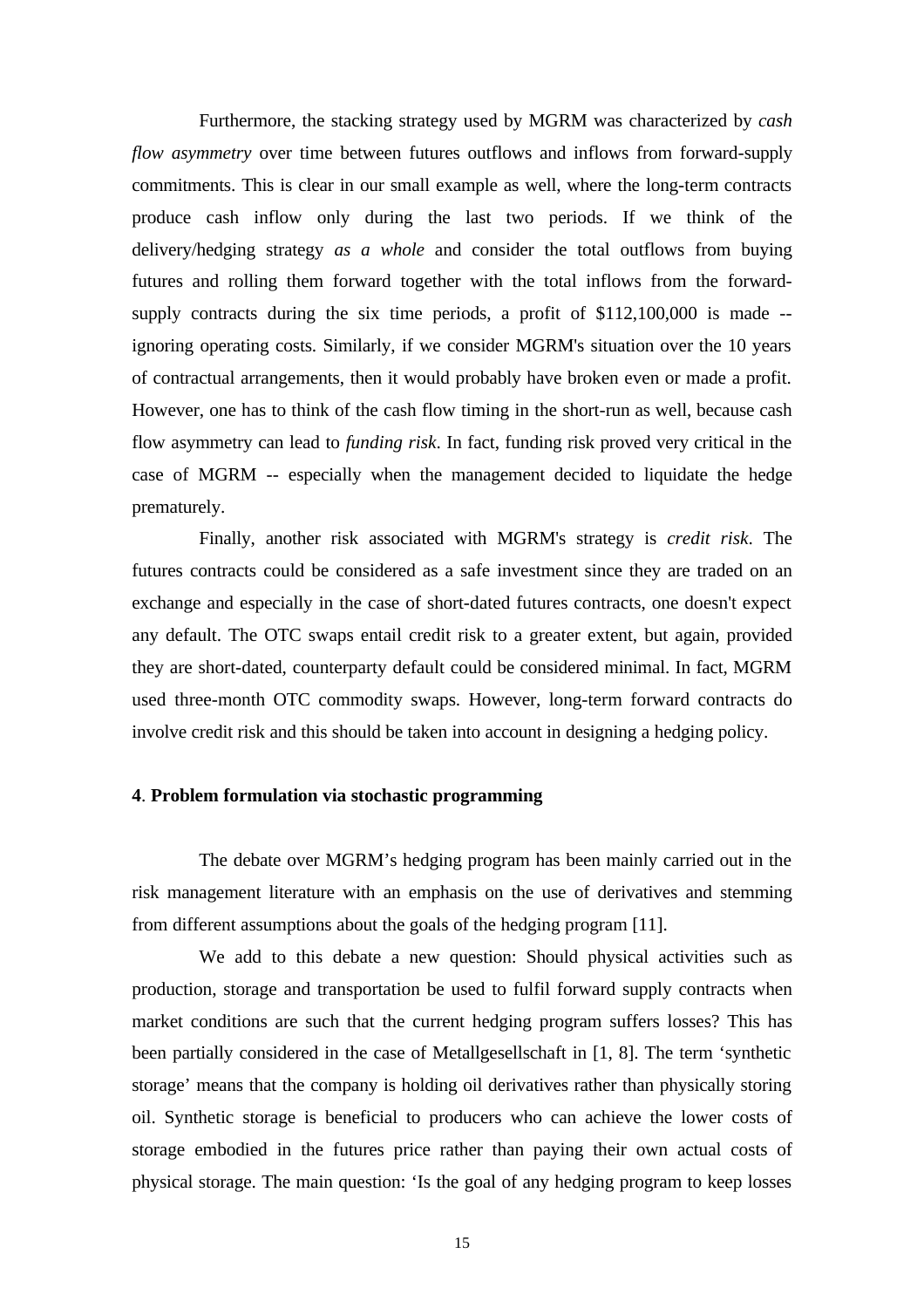at minimum or profit at maximum?' brings back the semantic issue of what constitutes 'hedging' and what constitutes 'speculation'.

In our view these considerations open a new direction in corporate risk management by integrating strategic planning with hedging. Dynamic stochastic programming provides techniques for solving such a challenging problem (Figure 7). More particularly, representation of the uncertain future by a *scenario tree* allows the inclusion of all relevant market conditions in the data path generator and updates the hedging portfolio simultaneously with the optimization of major physical activities. In such a representation the optimal decisions at the *implementable* stage of the stochastic problem consist of the 'portfolio' of optimal levels of physical activities, forward delivery contracts and a variety of energy futures and swap positions. The major drawback of MGRM's strategy that it was *fixed* may be improved upon by allowing a *flexible hedge ratio* to be determined optimally. The resulting decisions will depend on the *market* prices of oil products as compared with the *fixed* prices specified on the company's forward-supply commitments. Hedging will occur *only* when the market moves in an unfavourable direction. More particularly, our model will be sensitive to both current market conditions and the *expected* future market evolution as it is given by scenario tree for the relevant price processes.



**Figure 7.** Integrated logistics and financial planning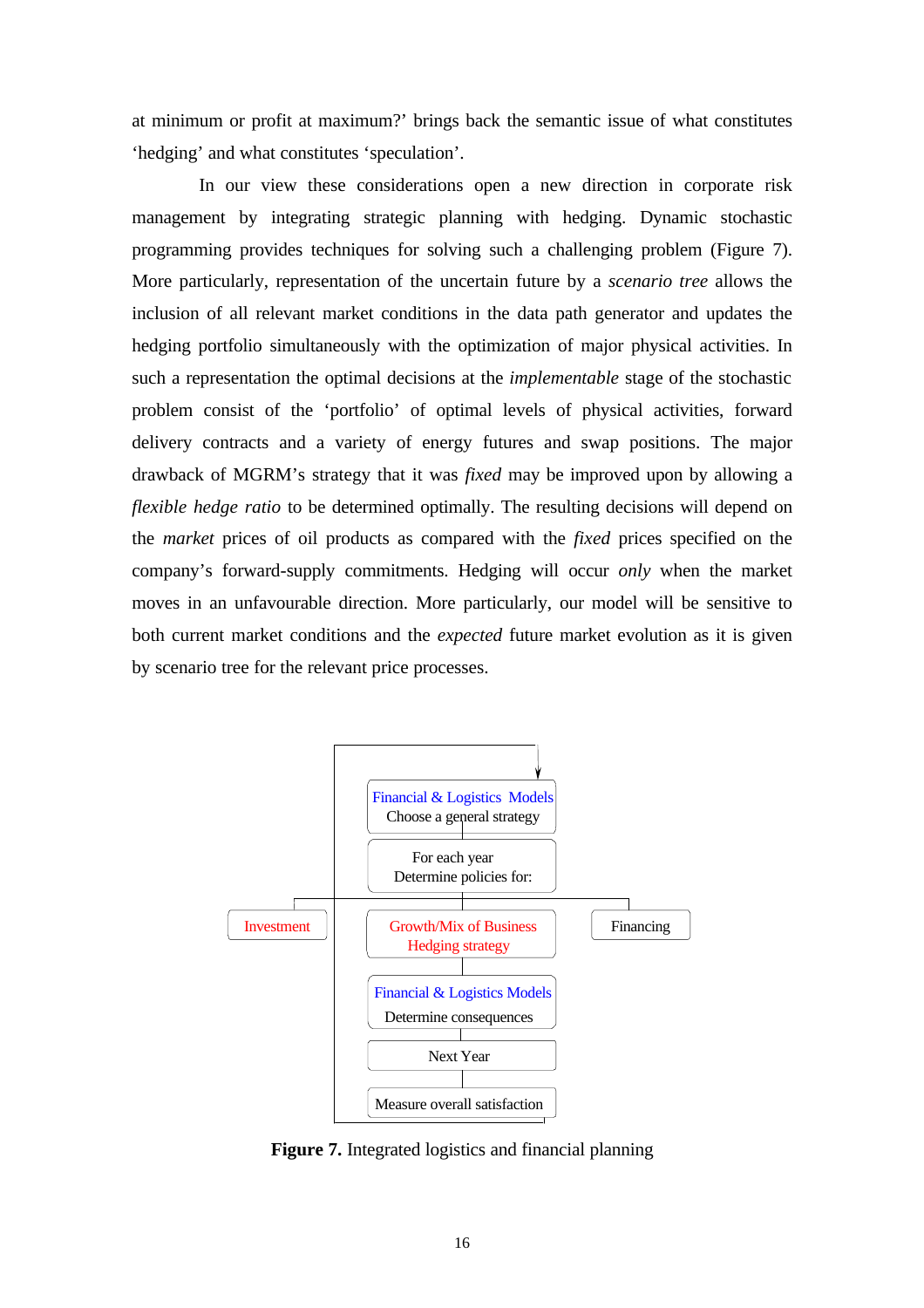In the dynamic stochastic programming formulation the hedging strategy will allow rebalancing of the hedging portfolio at specific points in time (corresonding to the *stages* of the stochastic problem). The specific types of investment allowed may be strengthened/weakened in the presence of new information translated into appropriate model changes – for example, the range of hedging instruments may be expanded. MGRM's hedging strategy used short-dated (one-month, two-month) futures and (threemonth) OTC swaps which were only closed out four days prior to maturity. Our model can include other derivatives in the hedging portfolio, such as options, longer-term futures and/or swaps. The choice of hedging instruments at each time point will depend on market conditions and the expected future market evolution. The stochastic program itself is able to choose the instrument mix optimally without any further specification.

The mathematical representation of our proposed integrated model will include all constraints of the logistics model (e.g. the product-balance constraint, capacity bounds etc.), constraints that control the amounts of derivatives held in the hedging portfolio, constraints that control the financial operations at each time point and constraints that control cash flows per period. The objective function will maximize the overall profit over the planning period including the profits/losses obtained from the use of derivative instruments.

## *The objective function*

$$
Max \quad Profit \quad = \sum_{t \in T} \sum_{p \in P} p_{p,t}^c \times demand_{p,t}
$$
\n
$$
total\ inflow from forward supply\n contracts (assuming interest is zero)\n\n- \sum_{n \in N} \sum_{p \in P_1} \sum_{t \in T} c_{n,p,t}^x \times X_{n,p,t} \quad \text{SUPPLY}\n\n- \sum_{r \in R} \sum_{f \in F_r} \sum_{t \in T} c_{r,f,t}^z \times Z_{r,f,t} \quad \text{REFINING}\n\n- \sum_{p \in P} \sum_{m \in M} \sum_{(i,j) \in L_m} \sum_{t \in T} c_{i,j,p,m,t}^e \times E_{i,j,p,m,t}
$$
\n
$$
\quad - \sum_{n \in N} \sum_{p \in P} \sum_{t \in T} c_{n,p,t}^s \times S_{n,p,t} \quad \text{STOCK}
$$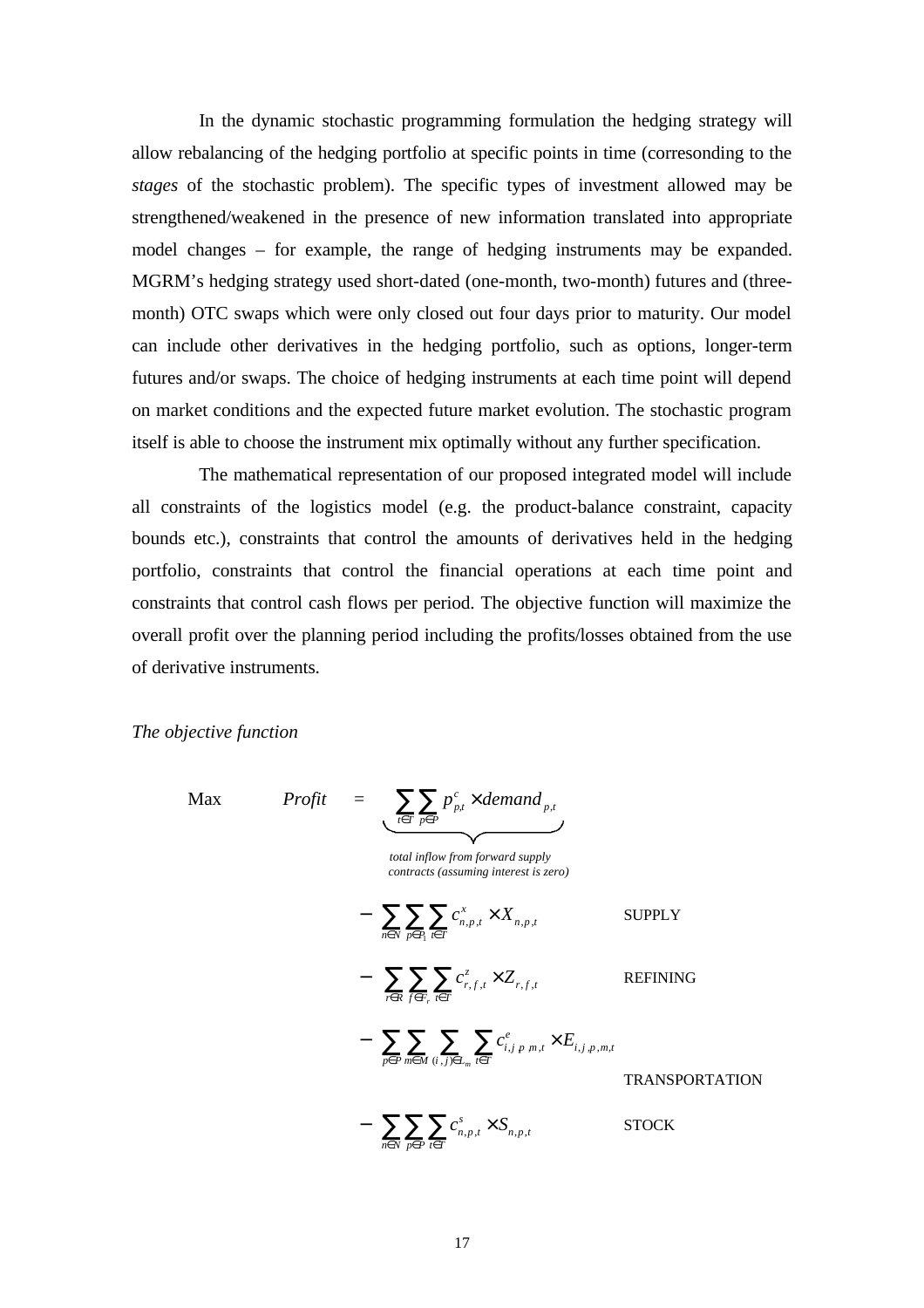- 
$$
\sum_{n \in N} \sum_{p \in P_1} \sum_{\substack{k \in T}} c_{n,p,t}^{spot} \times X_{n,p,t}^{spot}
$$
 SPOT PURCHASE  
+ 
$$
\sum_{n \in N} \sum_{p \in P_2} \sum_{t \in T} p_{n,p,t}^{spot} \times Y_{n,p,t}^{spot}
$$
 SPOT SALE  
- 
$$
\sum_{d \in D} \sum_{t \in T} p_{d,t}^+ \times V_{d,t}^+
$$
 DERIVATIVE PURCHASE  
- 
$$
\sum_{d \in D} \sum_{t \in T} \sum_{s=1}^t p_{d,s,t}^- \times V_{d,s,t}^-
$$
 DERIVATIVE SALES  
+ 
$$
\sum_{d \in D} \sum_{t=s}^{s + maturity(d)} r_{d,s,t} \times V_{d,s,t}
$$
 POSITIVE MARK-TO-MARKET  
- 
$$
\sum_{d \in D} \sum_{t=s}^{s + maturity(d)} s_{d,s,t} \times V_{d,s,t}
$$
 NEGATIVE MARK-TO-MARKET

*subject to constraints:*

• *Hedging exposure to crude oil prices.*

$$
\sum_{\mathbf{v} \in D^c} \sum_{s=1}^t V_{d,s,t} \leq \sum_{\mathbf{v} \neq p}^{Tplan} \sum_{p \in P_1} supplied_{p,t_1} \quad \forall t \in T.
$$

volume of derivatives total remaining supply of volume of derivatives total remain<br>with underlying product crude oil fi<br>crude oil) added to the *t* onwards portfolio in period *<sup>t</sup>*

with underlying product crude oil from time period

• *Hedging exposure to final product prices.*

$$
\underbrace{\sum_{d \in D^f} \sum_{s=1}^t V_{d,s,t}}_{\text{sum}} \leq \underbrace{\sum_{t_1=1}^{Tplan} \sum_{p \in P_2} demand_{p,t_1}}_{\text{sum and } p \in T} \quad \forall t \in T.
$$

volume of derivatives total remaining demand for<br>with underlying final final products from time per product) added to the portfolio in period *t*

final products from time period  $t$  onwards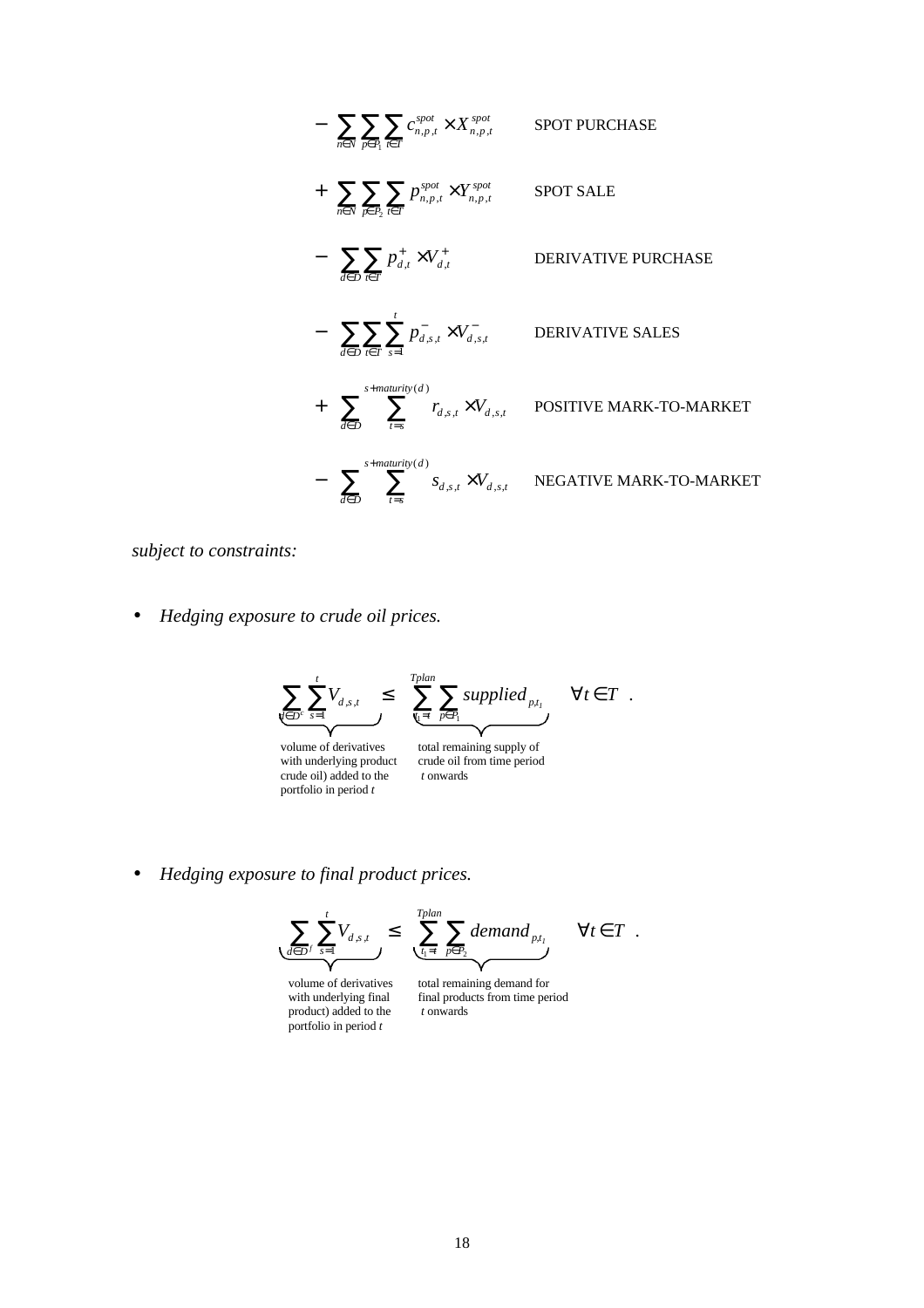• *Controlling cash inflows and outflows.*

$$
\sum_{p \in P} p_{p,t}^c \times demand_{p,t} + \sum_{n \in N} \sum_{p \in P_2} p_{n,p,t}^{spot} \times Y_{n,p,t} + \sum_{d \in D} \sum_{s=1}^t p_{d,s,t}^-\times V_{d,s,t}
$$
\ntotal revenue from contractual  
\nsales of oil products\n
$$
- \sum_{n \in N} \sum_{p \in P_1} c_{n,p,t}^x \times X_{n,p,t} - \sum_{n \in N} \sum_{p \in P_1} c_{n,p,t}^{spot} \times X_{n,p,t} - \sum_{n \in N} \sum_{p \in P_1} c_{n,p,t}^{spot} \times X_{n,p,t} - \sum_{n \in N} \sum_{p \in P_1} c_{r,f,t}^z \times Z_{r,f,t}
$$
\ntotal cost of buying crude  
\noid from suppliers\n
$$
- \sum_{p \in P} \sum_{m \in M} \sum_{(i,j) \in L_m} c_{i,j,p,m,t}^e \times E_{i,j,p,m,t} - \sum_{n \in N} \sum_{p \in P} c_{n,p,t}^s \times S_{n,p,t} - \sum_{d \in D} p_{d,t}^+ \times V_{d,t}
$$
\ntotal cost of transporting oil products\ntotal cost of transporting oil products\ntotal cost of storing oil total cost of showing derivatives

$$
\geq bound \qquad \forall t \in T.
$$

Trading products at spot prices in local markets may be viewed as a simple hedging policy: losses or opportunity costs due to lack of internal resources or surplus positions are covered by trading. In our model -- DROP -- developed in the course of HChLOUSO project [3, 4, 5] we optimize the cost of major activities over a specified time horizon and reach feasibility using product market trading at spot prices. We ran our model on number of data instances. Analysis of the optimal decisions {X, S, E, Z, Xsp ,Ysp }-- the amounts to *supply*, to *store*, to *transport*, to *refine*, and to *buy* or to *sell* – over time identified cases which had one or another activity absent and replaced by amounts traded on the oil markets.

The following two figures illustrate the solution corresponding to two different cases of the same problem.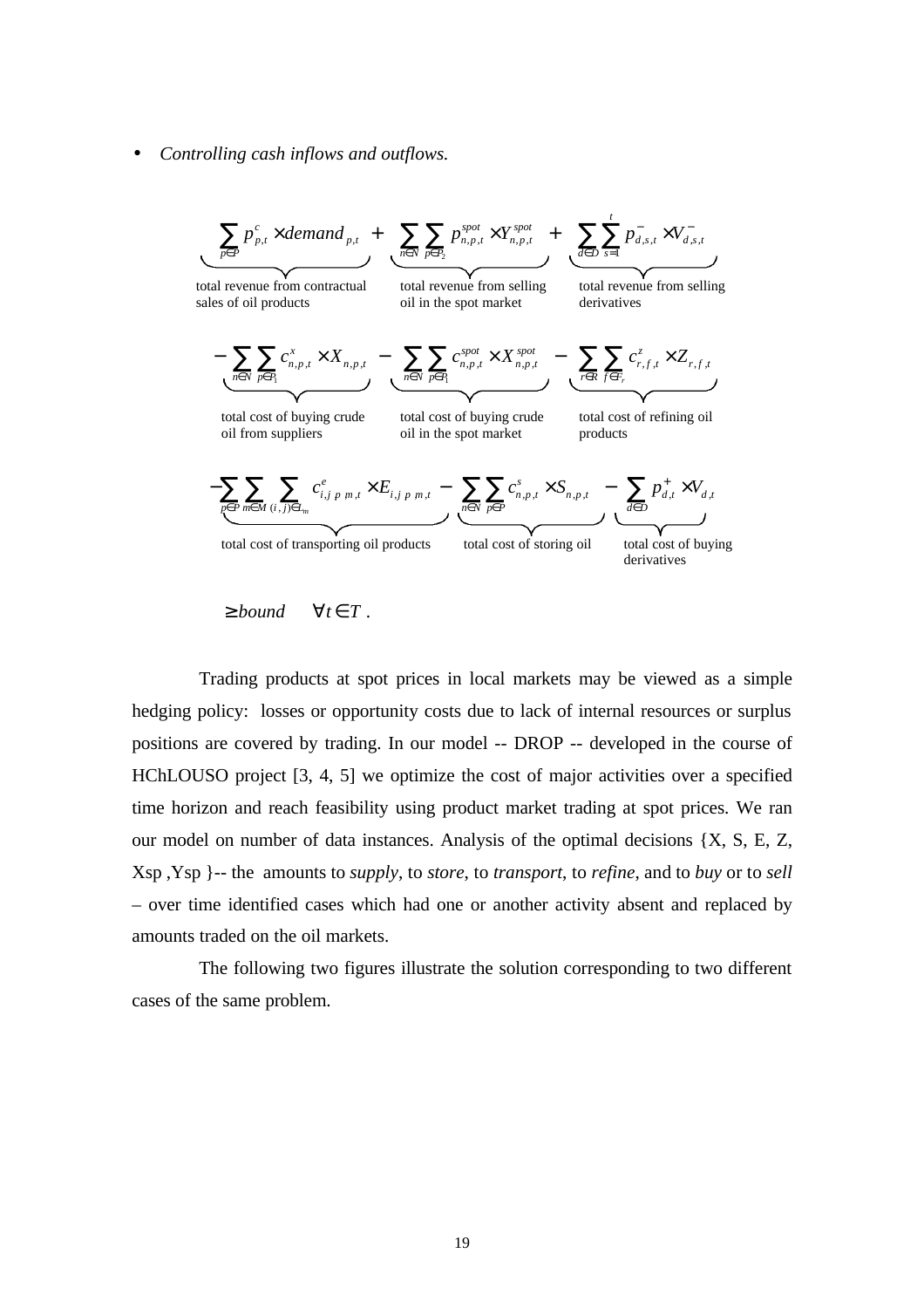

**Figure 8.** Case 1: Storage is the dominating activity



**Figure 9.** Case 2: Refining is the dominating activity

Figure 8 shows that the oil company satisfies most of its needs for crude oil by entering contractual agreements with potential suppliers --- operators. The amount of crude oil supplied by operators is represented by the variable *X.* Clearly, the proportion of crude oil supplied through contracts *X* is greater than the proportion of crude oil bought in the spot market *Xsp*. As a result, the oil company may need to store the supplied crude oil for an extended period before distributing it to its customers. The great amount of storage needed is apparent on the diagram – storage *S* is the dominating activity. Moreover, if we compare the amount of storage needed with the amount of product refined *Z*, we see that the company uses a lot of effort storing products rather than producing them!

Figure 9 illustrates a case in which it is preferable for the company to satisfy its crude oil needs by buying crude oil in the spot market – spot market purchases are represented by *Xsp.* The amount supplied through contractual agreements *X* is limited. As a result, the oil company does not need to store crude oil for extended periods of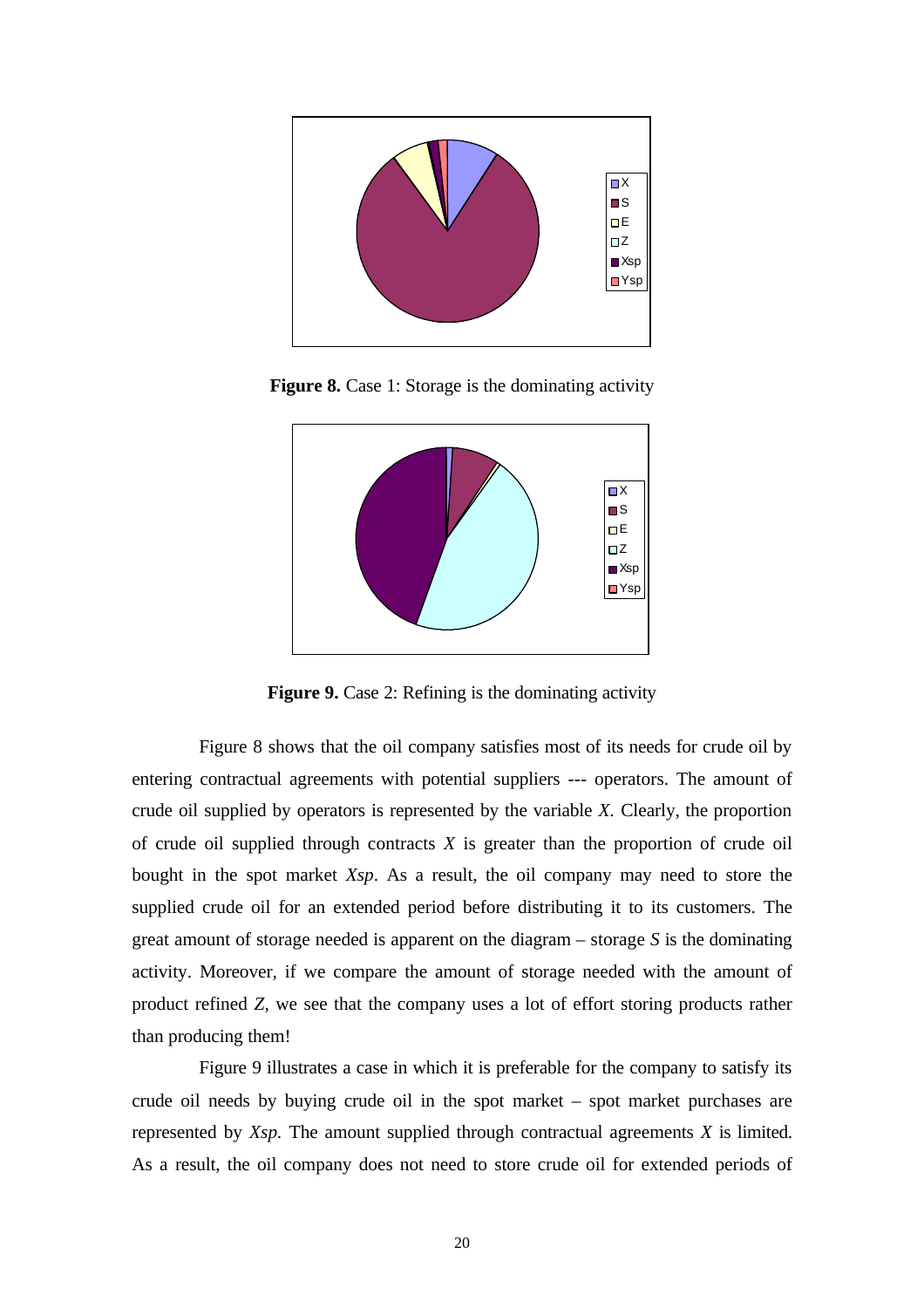time and hence the storage volume *S* is now considerably limited. In contrast, the refining activity --- represented by *Z ---* becomes the dominating activity.

We see that the two cases differ in the emphasis they give on spot market transactions. Although, in the first case it is more beneficial for the oil company to enter forward contracts, in the second case price movements encourage the company to perform most of its transactions in the spot market. In effect, the company hedges its exposure to oil prices by deciding on the appropriate division of its finances for crude oil supply between spot and forward transactions with full knowledge of the optionalities involved in the price paths of the scenario tree. Most importantly, the volume of spot supplies as compared to the volume supplied through forward contracts has a direct effect on the scale of other activities such as storage and refining. The above example thus illustrates that it is indeed necessary to combine hedging with strategic logistics management for the optimal implementation of the company's activities. This is the bridge to 'real options' valuation which we are exploring in our current research.

# **5. Conclusions and future research directions**

Our analysis of the MGMR case using a stochastic optimization formulation of the company's hedging strategy led us to think about hedging in co-ordination with physical activities. Combining hedging with logistics management should improve the effectiveness of strategic planning decisions. In the presence of volatile energy markets, this is a very challenging problem.

We have attempted the mathematical formulation of the problem and have illustrated the different solutions that one should expect using a small example. The implementation and solution of our proposed model relies on the existence of organised derivatives markets for trading. In fact, the growing number of energy derivatives and the existence of established markets for trading them creates new opportunities for risk management.

Moreover, research areas such as `Real Options' and their underlying theories are increasingly becoming accepted by the industry. This should enable the adjustment and subsequent implementation of our model in real situations faced by corporations and will determine the success of our proposals. Moreover, if we see the emerging theory of Real Options in the general context of decision making under uncertainty -- studied for over 40 years --- then certainly more contributions will emerge.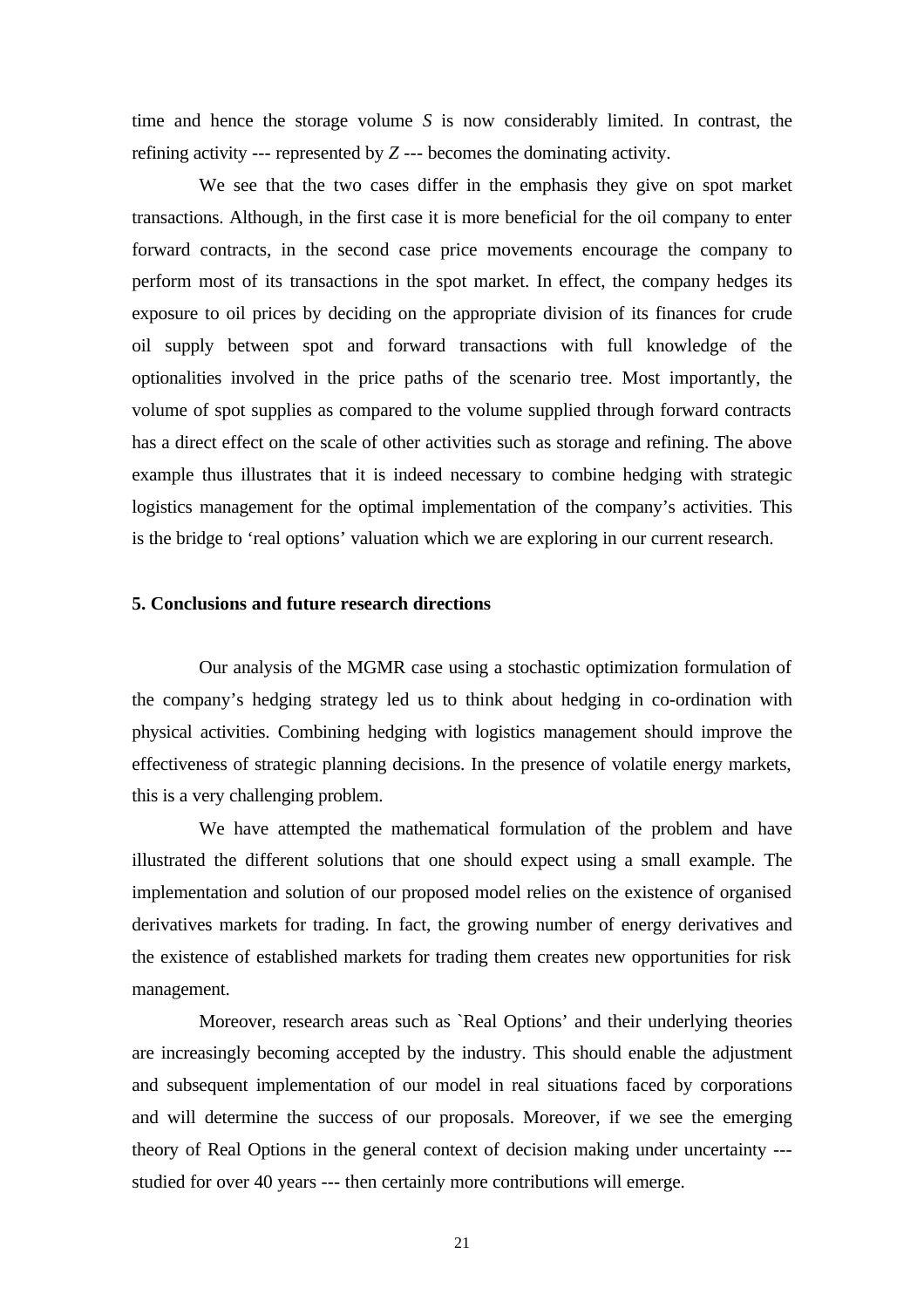However, it should be emphasized that a correctly formulated integrated problem, whereby a sophisticated hedging strategy is combined with complex logistics operations' management, is difficult to implement and solve accurately. The difficulties encountered include obtaining confidential data on the cost of physical operations, simulating the forward market accurately, formulating clearly the company's overall objectives and, most importantly, implementing such a computationally intensive problem solution.

Dynamic stochastic programming has provided us with the framework for formulating such a problem and for evaluating the `real options' involved by selecting at each node of the scenario tree the most optimal path according to the overall goal. Data on the cost of operations has been provided to us by the industry. We have already completed the modelling and implementation of the stochastic behaviour of commodity prices using a Kalman filtering technique. We are currently working on the solution of large problems using parallel machines and new computational techniques for attacking such massive problems of high complexity are also under development.

#### **Acknowledgements**

The authors thank Michael Dempster and the other members of the Center of Financial Research for helpful comments and criticism. This research was partially funded by the European Commission and the second author gratefully acknowledges the support of the UK ESRC for her doctoral research.

#### **References**

[1] C.L. Culp, M.H. Miller, Metallgesellschaft and the economics of synthetic storage, pp. 527-548 in [11].

[2] M.A.H. Dempster (Ed.)., Stochastic Programming, Academic Press, London, 1980.

[3] M.A.H. Dempster, N. Hicks Pedron, E.A. Medova, J.E. Scott, A. Sembos, Planning logistics operations in the oil industry, Journal of the Operational Research Society , to appear.

[4] M.A.H. Dempster, N. Hicks Pedron, E.A. Medova, J.E. Scott, A. Sembos, Planning logistics operations in the oil industry: Deterministic modelling, Research Papers in Management Studies WP 33/98, Judge Institute of Management Studies, University of Cambridge, 1998.